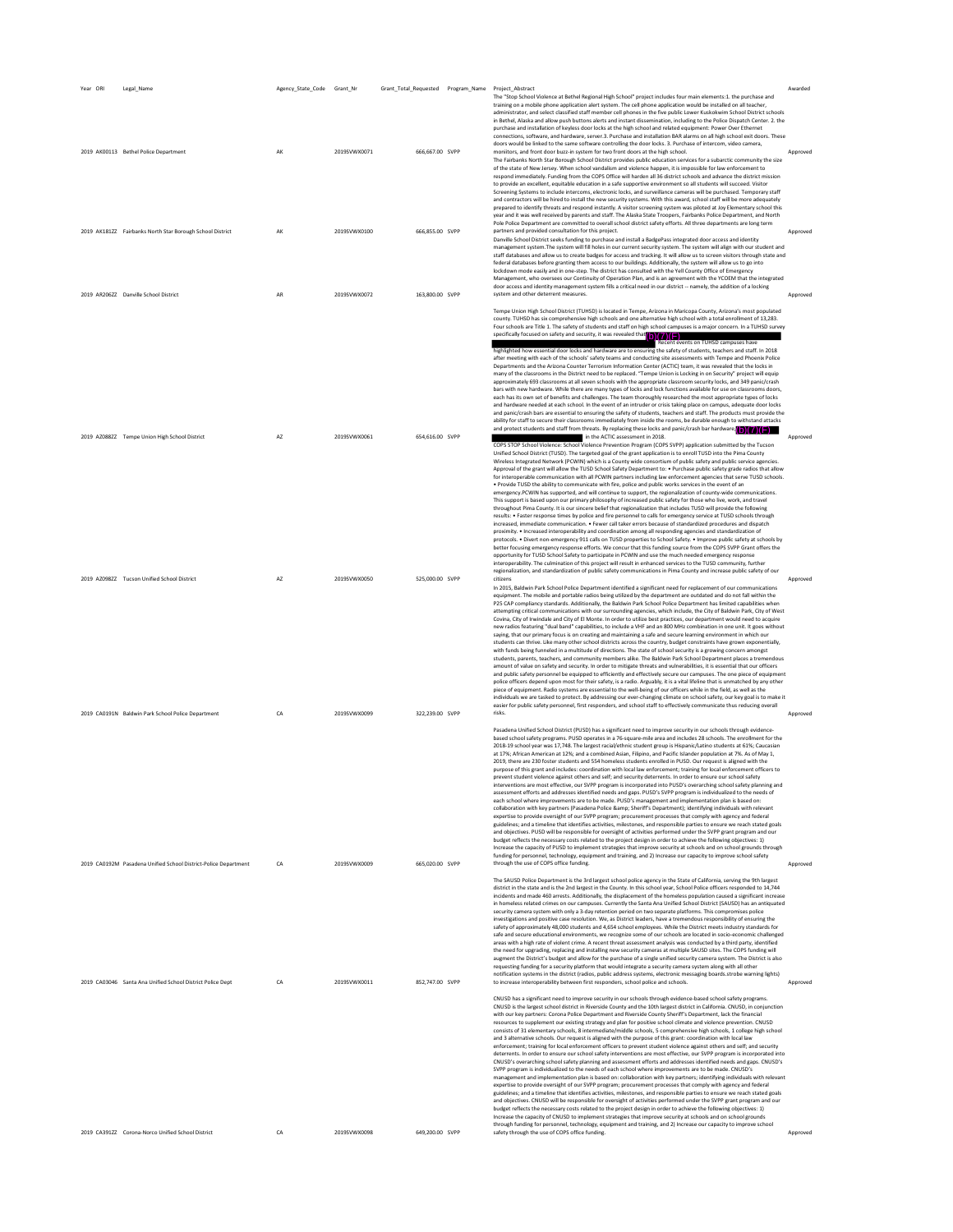| 2019 CA402ZZ San Juan Unified School District                                    | CA       | 2019SVWX0040                 | 409,648.00 SVPP                    | The San Juan Unified School District (SJUSD) proposes to enhance its school safety program with the overall goal of<br>increasing safety at all 64 school campuses that serve nearly 40,000 K-12 students. This project will enable the district to<br>acquire an early notification system for all of its school sites to allow for expedited notification to law enforcement<br>during an emergency and to hire a Safe Schools Coordinator who will focus on comprehensive safety planning and<br>preparation. Without this technology, the Safe Schools office must rely on telephone or email to alert local law<br>enforcement and vice versa, which can result in the loss of precious time during an emergency. The Safe Schools<br>Coordinator will significantly enhance SJUSD's coordination efforts with local law enforcement and will facilitate<br>activities to build a district culture of safety. One strategy to achieve this will be centralized coordination of school<br>safety trainings that integrate local law enforcement. A menu of safety trainings will be developed based on local need<br>and the Coordinator will plan bi-annual Site Safety Team (SST) trainings for 5-7 SST members from each of the 64 school<br>sites. The Safe Schools Coordinator will also be responsible for management of the early notification system, risk<br>assessments at all school sites, the overall emergency operations for the district, the school individual safety plans, the<br>district's emergency operations plan and all critical incidents that occur within the district, which includes debriefing<br>with school site staff and law enforcement. The proposed technology and lack of personnel have been identified as<br>significant gaps in the district's safety plan, but district funds have not been available for these program enhancements.<br>This project will be supported by the SJUSD Safe Schools office existing partnerships with the Sacramento County<br>Sheriff's Department, the Citrus Heights Police Department, and a variety of community organizations.                                                                                                                                                                                                                                                                                                                                                                                                                                                                                                                                                                                                                                                                                                                                                                                                                                                                                                                              | Approved             |
|----------------------------------------------------------------------------------|----------|------------------------------|------------------------------------|-------------------------------------------------------------------------------------------------------------------------------------------------------------------------------------------------------------------------------------------------------------------------------------------------------------------------------------------------------------------------------------------------------------------------------------------------------------------------------------------------------------------------------------------------------------------------------------------------------------------------------------------------------------------------------------------------------------------------------------------------------------------------------------------------------------------------------------------------------------------------------------------------------------------------------------------------------------------------------------------------------------------------------------------------------------------------------------------------------------------------------------------------------------------------------------------------------------------------------------------------------------------------------------------------------------------------------------------------------------------------------------------------------------------------------------------------------------------------------------------------------------------------------------------------------------------------------------------------------------------------------------------------------------------------------------------------------------------------------------------------------------------------------------------------------------------------------------------------------------------------------------------------------------------------------------------------------------------------------------------------------------------------------------------------------------------------------------------------------------------------------------------------------------------------------------------------------------------------------------------------------------------------------------------------------------------------------------------------------------------------------------------------------------------------------------------------------------------------------------------------------------------------------------------------------------------------------------------------------------------------------------------------------------------------------------------------------------------------------------------------------------------------------------------------------------------------------------------------------------------------------------------------------------------------------------------------------------------------------------------------------------------------------------------------|----------------------|
|                                                                                  |          |                              |                                    | Project Secure our Schools (SOS) will provide evidence-based school safety interventions that will enhance and expand<br>upon San Joaquin County Office of Education's (SJCOE) existing Emergency Response Disaster Preparedness Crisis<br>Management (ERCM) efforts and increase school safety in partnership with local law enforcement agencies. The project<br>will work to achieve three primary goals. SJCOE will develop an agency-wide emergency response plan that includes site-<br>specific comprehensive safety plans created with input from site risk and vulnerability assessment that will be<br>conducted in coordination with local law enforcement agencies and input from school staff, community partners, and<br>evidence-based best practices for educational facilities. Plans will comply with federal, state and local regulations,<br>complement local law enforcement response strategies and include egress maps that clearly identify buildings and<br>points of entrance.SJCOE facilities will minimize the risk of unauthorized access to school campuses by increasing site<br>access control measures at the 12 school sites owned by SJCOE. Security enhancements will ensure that each campus<br>has clear and distinct perimeters, good entryway visibility, and clearly marked entry routes to limited access points. This<br>will include the purchase, installation, and maintenance of access control equipment needed for effective access<br>control.SJCOE will work with local law enforcement agencies to develop, organize, and conduct comprehensive active<br>threat training for SJCOE school campuses. Training will include opportunities for staff to build relationships with local<br>emergency response agencies, orientation to specific school site safety plans, and building awareness of strategies to<br>address a variety of active threat scenarios (active shooter, hostile person, identifying threatening behaviors etc.). Each                                                                                                                                                                                                                                                                                                                                                                                                                                                                                                                                                                                                                                                                                                                                                                                                                                                                                                                                                                                                                                               |                      |
| 2019 CA412ZZ San Joaquin County Office of Education                              | CA       | 2019SVWX0097                 | 649,214.00 SVPP                    | school site will participate in follow-up drills to practice the strategies learned in training.<br>El Rancho Unified School District (ERUSD) has a significant need to assist our schools and community (city of Pico Rivera)<br>to improve security at schools and on school grounds through evidence-based school safety programs. ERUSD's K-12<br>enrollment is approximately 8,472. The district comprises nine (9) elementary schools, four (4) middle schools, one (1)<br>senior high school, one (1) continuation high school, and one (1) alternative educational center. Approximately 97.5% of<br>ERUSD students are Hispanic/Latino, with 51% being foreign-born. ERUSD serves a student population living<br>predominantly in poverty, with 82.6% receiving Free and Reduced Priced Meals. Our request is aligned with the purpose<br>of this grant and includes: coordination with local law enforcement; training for local enforcement officers to prevent<br>student violence against others and self; access control deterrents; and supplies necessary to respond to a mass-<br>casualty incident. In order to ensure our school safety interventions are most effective, our SVPP program is<br>incorporated into ERUSD's overarching school safety planning and assessment efforts and addresses identified needs<br>and gaps. ERUSD's SVPP program is individualized to the needs of each school where improvements are to be made.<br>ERUSD's evaluation includes setting program goals, including the Government Performance and Results Modernization<br>Act (GPRAMA), measuring performance against those goals, and publicly reporting progress in the form of funding<br>spent, resources used, activities performed, services delivered, and results achieved. ERUSD's management and<br>implementation plan is based on: collaboration with key partners (School Police & Sheriff's Department);<br>identifying individuals with relevant expertise to provide oversight of our SVPP program; procurement processes that<br>comply with agency and federal guidelines; and a timeline that identifies activities, milestones, and responsible parties                                                                                                                                                                                                                                                                                                                                                                                                                                                                                                                                                                                                                                                                                                                                                                                                                                                             | Approved             |
| 2019 CA420ZZ El Rancho Unified School District                                   | CA       | 2019SVWX0013                 | 534.140.00 SVPP                    | to ensure we reach stated goals and objectives.<br>Chawanakee Unified School District serves 1,350 youth in California's rural Madera County, a 2,137 square-mile region<br>with a population density of approximately 70 people per square mile. Safety is a significant and escalating concern.<br>Chawanakee USD maintains a comprehensive Site Safety Assessment, a "living document" that undergoes annual<br>updates to identify and prioritize the safety-threats most in-need of response. Efforts to-date have included the<br>incorporation of a district-wide character education program, building pro-social and communication skills necessary for<br>the prevention of violence. In 2017, the Site Safety Assessment identified the need for updated communication and<br>monitoring equipment districtwide. In direct alignment to the risks identified and prioritized through the ongoing Site<br>Safety Assessment process, Chawanakee USD is requesting funding to support evidence-based school safety<br>interventions allowable through the School Violence Prevention Program grant. Activities will include: (1) Funding will<br>enable Chawanakee USD to equip all school campuses with the standardized and coordinated telephone systems,<br>intercoms, and exterior speakers necessary for seamless, real-time communication within each campus, among<br>campuses, and with local law enforcement in the event of a safety crisis or incident. These separate pieces are<br>connected through a coordinated web of technology, creating a mass notification system necessary for immediate<br>appropriate response during a fire, lockdown, or active shooter incident. Funds will support the cabling, licenses, and<br>equipment needed to ensure rapid and reliable communication during an emergency; and (2) Grant funds will also<br>support the purchase and installation of districtwide video surveillance. The visible placement of these tools is crucial<br>for the prevention of crime on Chawanakee campuses during school hours, after-school hours, at night, and on the                                                                                                                                                                                                                                                                                                                                                                                                                                                                                                                                                                                                                                                                                                                                                                                                                                                                                                                          | Approved             |
| 2019 CA438ZZ Chawanakee Unified School District                                  | CA       | 2019SVWX0041                 | 709,011.00 SVPP                    | weekends.<br>Hayden School District is undergoing a major construction project that will decommission a middle school and high<br>school that has deteriorated beyond capacity to rehabilitate. The elementary school will be updated and an expansion<br>to the elementary building will bring all preschool through 12th grade students onto one school campus. The safety and<br>security building and planning deficiencies in the district are a significant component of this construction project. State<br>grants, bond funds, and this COPS grant request will combine to provide a safe school environment. This request<br>includes: 1) Training and Emergency Operations Plan development in coordination with other agencies: 2) Bullet<br>resistant window film on auxiliary entrances; 3) Interoperable communication technology and equipment including 800                                                                                                                                                                                                                                                                                                                                                                                                                                                                                                                                                                                                                                                                                                                                                                                                                                                                                                                                                                                                                                                                                                                                                                                                                                                                                                                                                                                                                                                                                                                                                                                                                                                                                                                                                                                                                                                                                                                                                                                                                                                                                                                                                                     | Approved             |
| 2019 CO064ZZ Havden School District RE1                                          | CO       | 2019SVWX0096                 | 58,490.00 SVPP                     | MHz radios and a lockdown system with immediate alert to dispatch. Partners in these efforts include Routt County<br>Emergency Management and Communications Management along with Hayden Police Department.<br>The Stamford Public School Violence Prevention Program (SVPP) will address technological vulnerabilities of the<br>District's 21 schools serving 16,000 students in Stamford, CT., in the areas of 1) identification technology (RAPTOR<br>visitor identification), 2) video surveillance technology (CISCO Meraki video cameras) and 3) communication technology<br>(Motorola Portable Radios) to replace and improve outdated security technology and reduce/prevent school violence.<br>Partners include Stamford Public Schools and the Stamford Police Department of the Office of Public Safety. Stamford is<br>requesting \$500,000 from the COPS Office with a local share of \$325,462 (39.4% of total project costs); for a total                                                                                                                                                                                                                                                                                                                                                                                                                                                                                                                                                                                                                                                                                                                                                                                                                                                                                                                                                                                                                                                                                                                                                                                                                                                                                                                                                                                                                                                                                                                                                                                                                                                                                                                                                                                                                                                                                                                                                                                                                                                                                     | Approved             |
| 2019 CT00135 Stamford Police Department<br>2019 DE018ZZ Colonial School District | CT<br>DE | 2019SVWX0043<br>2019SVWX0003 | 824.995.00 SVPP<br>524,160.00 SVPP | project costs of \$825,462.<br>The Colonial School District wants to comply and meet best practice protocols that are recommended by Safe Schools,<br>REMS. ED and CPTED. Recommendations to increase school security were made after assessments where completed<br>for each school listed in section 12. One of the priorities to help with creating a safer climate for our students was, to<br>add Security Camera Systems to the exterior and interior of our schools. Statics show that by adding these devices<br>(CCTV) it will decrease risky behavior as well as provide real time information to help monitor student movement and<br>outside activity. Secure assess systems linked together with CCTV system will provide added security and verification of<br>visitors and possible deter others that may way to do harm. These system provide valuable information for<br>administrators to identify and inform local authorities when a crime has been committed. With the approval of this<br>grant we hope to achieve all of the above and more with creating a safe environment for all.                                                                                                                                                                                                                                                                                                                                                                                                                                                                                                                                                                                                                                                                                                                                                                                                                                                                                                                                                                                                                                                                                                                                                                                                                                                                                                                                                                                                                                                                                                                                                                                                                                                                                                                                                                                                                                                                                                                                    | Approved<br>Approved |
| 2019 FL01337 Miami-Dade County Public Schools Police Department                  | FL       | 2019SVWX0054                 | 639,600.00 SVPP                    | Purpose: Miami-Dade County Public Schools (M-DCPS), the nation's fourth largest school system, is seeking grant<br>support to improve security at targeted schools under the following SVPP purpose area: Acquisition and installation of<br>technology for expedited notification of law enforcement during an emergency. Grant funds will be used to convert<br>existing analog security camera systems to record on an Internet Protocol (IP) platform. This system improvement will<br>support M-DCPS' efforts to share access to cameras with local law enforcement agencies. In addition, the proposed<br>project supports the results of the 2018-2019 M-DCPS FL Safe Schools Assessment Tool that indicated the need for<br>enhanced surveillance measures at multiple M-DCPS school sites. Scope: An estimated 10-12 middle and senior high<br>schools that currently have the analog system (installed 2004-2008) will be selected based on rank order of high rates of<br>serious targeted incident, as reported by Miami-Dade Schools Police, Cameras feed into M-DCPS' new Police Command<br>Center (PCC), which features several intelligence-led policing tools that allow for the shift commander and staff to<br>maintain situational awareness among the districts' 400+ schools and facilities. Through a state-of-the-art video wall<br>display, the PCC constantly monitors school cameras in real time, visitor access information, tips on threats, officer<br>deployment, police advisory messaging, local news, and other relevant district and school safety databases.Activities:<br>District staff will work with pre-qualified vendors to furnish equipment, materials and labor to install turnkey<br>surveillance/security camera systems with future proof designs allowing the ability to integrate with current<br>technologies, systems, and devices and to stay current with technology standards. Key Partners: Miami-Dade County<br>Police Department, Law enforcement agencies of 16 municipalities located within Miami-Dade County.<br>On February 14, 2018, The School Board of Broward County (SBBC), Florida, suffered the deadliest school shooting in<br>the history of the United States. Seventeen people - fourteen students and three staff members were fatally shot and<br>seventeen were wounded at Marjory Stoneman Douglas (MSD) High School. An external security firm was engaged to<br>conduct an evidence-based review of all safety and security policies, procedures and protocols in the District. The MSD<br>Public Safety Commission, composed of parents of MSD victims, law enforcement, and educational and mental health<br>professionals, was also established. It was responsible for analyzing information from the school shooting and<br>addressing system improvements. The resulting recommendations focused on improvements in entry deterrents and<br>emergency communications. SBBC is requesting a \$500,000 COPS SVPP grant to improve emergency communications | Approved             |
| 2019 FL045ZZ School Board of Broward County, Florida                             | FL       | 2019SVWX0049                 | 666,667.00 SVPP                    | through the implementation of fixed duress buttons at every school and will provide the required match of \$166,667.<br>The funds will be used to cable, acquire, and install fixed duress buttons mounted at key school locations such as the<br>front office. The fixed duress buttons will be incorporated into existing security systems. Unfortunately, the cost of<br>fixed duress buttons far surpasses the District's budget as it faces a financial shortfall and has to comply with largely<br>unfunded state legislative mandates for school security. While no single initiative can fully mitigate the possibility of an<br>intrusion or attack, COPS SVPP funding will go a long way to help meet the need of improved safety and security of<br>students, faculty and staff throughout the District.                                                                                                                                                                                                                                                                                                                                                                                                                                                                                                                                                                                                                                                                                                                                                                                                                                                                                                                                                                                                                                                                                                                                                                                                                                                                                                                                                                                                                                                                                                                                                                                                                                                                                                                                                                                                                                                                                                                                                                                                                                                                                                                                                                                                                             | Approved             |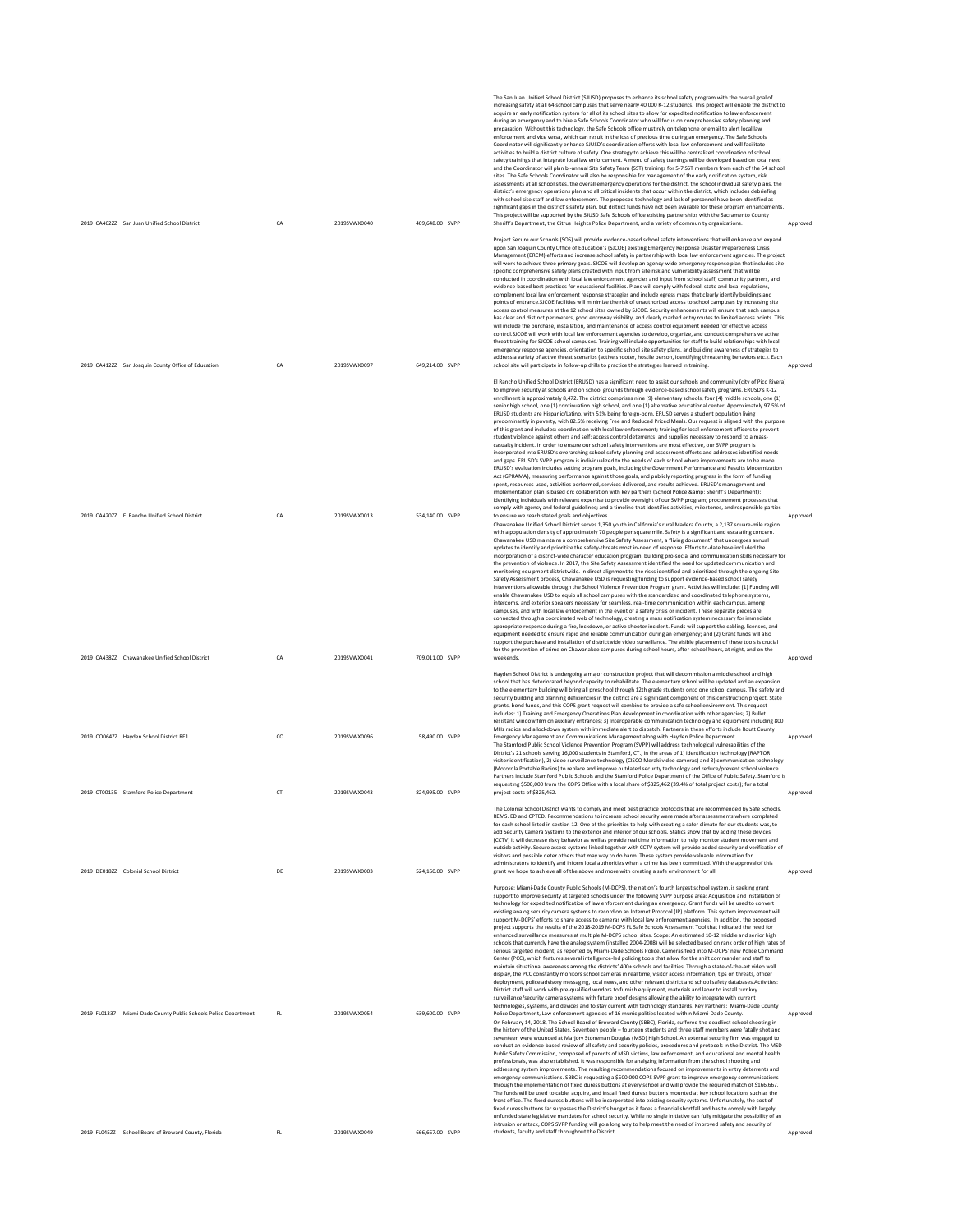| 2019 FL04830 School Board of Orange County, Florida          | FL | 2019SVWX0055 | 93,767.00 SVPP  | The School Board of Orange County, Florida - District Police seek to obtain U.S. Department of Justice funding to<br>improve security for schools within the district through evidence-based safety measures with acquisition and<br>installation of technology and equipment to implement a District Intelligence Operations Center (DIOC) for expedited<br>notification of local law enforcement (LEO) during an emergency. This will be used in conjunction with ongoing<br>intelligence gathering and monitoring to ensure safer school campuses. The operations center will include a video wall,<br>two 800 MHz PSAP radios, two high end computers, two dispatch consoles with seating and six computer monitors. The<br>district will provide a 25% cash match totaling \$23,441.74 and the grant will provide 75% of the costs totaling<br>\$70,325.21. This will greatly enhance collaboration and communication between 10 local law enforcement agencies and<br>district law enforcement through active monitoring of threats to schools and district locations.DIOC intelligence<br>personnel will proactively monitor schools and district electronic safety and security systems in a converged approach<br>to allow district police to leverage school safety and intelligence data in real-time to support incident prevention, early<br>intervention and enhanced law enforcement coordination strategies. Capabilities of the DIOC will include situational<br>awareness, incident management, crisis communications and security system monitoring. It will be capable of<br>monitoring and displaying a multitude of systems including but not limited to: 1) access control, 2) duress alarms, 3)<br>intrusion alarms, 4) surveillance, 5) visitor management, 6) Geographic Information Systems (GIS), 7) mass notification<br>software and 8) additional intelligence systems. The Center will become vital to the district's enterprise security risk<br>management approach to mitigate and reduce risks within all 196 OCPS schools while enhancing coordination with law<br>enforcement. | Approved |
|--------------------------------------------------------------|----|--------------|-----------------|----------------------------------------------------------------------------------------------------------------------------------------------------------------------------------------------------------------------------------------------------------------------------------------------------------------------------------------------------------------------------------------------------------------------------------------------------------------------------------------------------------------------------------------------------------------------------------------------------------------------------------------------------------------------------------------------------------------------------------------------------------------------------------------------------------------------------------------------------------------------------------------------------------------------------------------------------------------------------------------------------------------------------------------------------------------------------------------------------------------------------------------------------------------------------------------------------------------------------------------------------------------------------------------------------------------------------------------------------------------------------------------------------------------------------------------------------------------------------------------------------------------------------------------------------------------------------------------------------------------------------------------------------------------------------------------------------------------------------------------------------------------------------------------------------------------------------------------------------------------------------------------------------------------------------------------------------------------------------------------------------------------------------------------------------------------------------------------------------------------------|----------|
|                                                              |    |              |                 | Duval County Public Schools (DCPS) is a large school district in Northeast Florida that enrolls more that 130,000 K-12<br>students in 166 schools. The large size of the district and its many facilities places a significant strain on DCPS's ability to                                                                                                                                                                                                                                                                                                                                                                                                                                                                                                                                                                                                                                                                                                                                                                                                                                                                                                                                                                                                                                                                                                                                                                                                                                                                                                                                                                                                                                                                                                                                                                                                                                                                                                                                                                                                                                                           |          |
|                                                              |    |              |                 | thoroughly secure our schools against violent threats. Facility upgrades are costly, and often can be difficult to integrate<br>due to the many buildings across the district. As a result, assessments indicate that the district has security weaknesses,<br>particularly when it comes to employing systems to communicate during Red Code alerts and other threats. These<br>findings are a concern because the Marjory Stoneman Douglas Commission reported that gaps in communication had<br>an impact on the number of casualties during the Parkland shooting. To address this issue and improve safety for our<br>students, DCPS is seeking COPS SVPP funding to improve emergency communications across all district schools. The<br>School Safety Communication and Notification Improvement Project will provide upgrades to the IP-based phone<br>system that will allow individuals to communicate quickly in a crisis. The proposed system will improve the effectiveness<br>of Red Alert and other crisis notification strategies by ensuring all individuals in a school can initiate a warning, and that<br>notifications can be heard everywhere on school campuses. In addition, this system will improve the ability for<br>individuals to communicate with others within the school, by turning the network of handsets into a smart PA<br>announcement system. If funded, the new communications and notification system will become a part of the district's                                                                                                                                                                                                                                                                                                                                                                                                                                                                                                                                                                                                                                 |          |
| 2019 FL094ZZ Duval County Public Schools                     | FL | 2019SVWX0065 | 666,667.00 SVPP | standard emergency response procedures, and all students and staff will have access.                                                                                                                                                                                                                                                                                                                                                                                                                                                                                                                                                                                                                                                                                                                                                                                                                                                                                                                                                                                                                                                                                                                                                                                                                                                                                                                                                                                                                                                                                                                                                                                                                                                                                                                                                                                                                                                                                                                                                                                                                                 | Approved |
| 2019 FL172ZZ Hillsborough County Public Schools              | FL | 2019SVWX0028 | 332,200.00 SVPP | Hillsborough County, which approximates the size of Rhode Island, includes Tampa, a large urban city, and several<br>outlying municipalities. With over 1,400,000 people, the county is economically, ethnically, and linguistically diverse,<br>with 27.5% of families speaking a language other than English. Serving this region is Hillsborough County Public Schools<br>(HCPS), the 8th largest school district in the nation with over 220,000 students across 251 school sites. The district's<br>population is geographically diverse, with farming areas, suburbs, and a dense urban core. Nearly two-thirds (60.88%) of<br>students are classified as economically disadvantaged (eligible for free and reduced price meals [FRPM]), a rate that is<br>10% higher than the state average of 55.10%. To address an identified gap in its comprehensive school safety plan, HCPS<br>proposes to improve the security at its schools through the placement and use of public safety locks on all school<br>campuses. The district's partners in law enforcement and fire and rescue will assist in the coordination of the project.<br>Partners include: Hillsborough County Sheriff's Office, Hillsborough County Fire Rescue, Tampa Police Department,<br>Tampa Fire Rescue, Temple Terrace Police Department, Temple Terrace Fire Department, Plant City Police Department,<br>and the Plant City Fire Department. HCPS and its safety partners will collaborate to develop processes and procedures<br>regarding the use of the locks, and develop and deliver training to internal and external stakeholders to ensure<br>compliance with the plan. The aim of the proposed project is to improve controlled access, coordination, and response<br>times during emergencies-including active assailants-on school campuses.                                                                                                                                                                                                                                                                              | Approved |
|                                                              |    |              |                 | The Chattahoochee County School District (CCSD) serves 847 students, over half of whom are military-connected,<br>across three rural campuses. Our elementary school is a Title I High-Progress Reward School that features a campus                                                                                                                                                                                                                                                                                                                                                                                                                                                                                                                                                                                                                                                                                                                                                                                                                                                                                                                                                                                                                                                                                                                                                                                                                                                                                                                                                                                                                                                                                                                                                                                                                                                                                                                                                                                                                                                                                 |          |
| 2019 GA02602 Chattahoochee County Ga, School District Police | GA | 2019SVWX0067 | 629,995.00 SVPP | daycare available to the public and district employees. Our secondary school houses middle and high school students,<br>with 33% of the students in JROTC. And, our third campus consists of the Board of Education and our alternative school.<br>Through ASSEMBLE: Achieving School Safety and Emergency response for the Mutual Benefit of Law Enforcement,<br>CCSD, in close collaboration with our local law enforcement, fire/rescue, and EMS, will refine and complete a<br>comprehensive school safety plan to keep our students and staff safe and procure and install our assessed school safety<br>technology and equipment needs. During the 2016-17 school year, the Georgia Emergency Management and Homeland<br>Security Agency's (GEMA) School Safety Unit conducted a site assessment. We have worked diligently to complete<br>GEMA's recommendations, focusing on school hardening. However, we have been unable to secure funding for several<br>evidence-based, best practice high priority items including: digital and physical signage for first responders, intercoms,<br>network security, and a live-streaming video hosting system and additional cameras for areas assessed as needing<br>surveillance, an upgraded radio communications wattage extender system that will increase our communications<br>capacity with law enforcement, and a coordinated lockdown and emergency evacuation training that includes a family<br>reunification component. CCSD will request that GEMA conduct a new, annual school site assessment in each year of<br>the grant to continue informing our school safety plans and district plan. CCSD has identified The Evaluation Group to<br>lead an external evaluation to meet the required performance measures by directing data collection and preparing<br>quarterly, final, and close-out evaluation reporting.                                                                                                                                                                                                                                | Approved |
|                                                              |    |              |                 | Fulton County Schools (FCS), located in Atlanta, GA, is committed to providing safe and secure learning environments.<br>The FCS School Police Department is part of the district's Department of Safety and Security and has 91 sworn school                                                                                                                                                                                                                                                                                                                                                                                                                                                                                                                                                                                                                                                                                                                                                                                                                                                                                                                                                                                                                                                                                                                                                                                                                                                                                                                                                                                                                                                                                                                                                                                                                                                                                                                                                                                                                                                                        |          |
|                                                              |    |              |                 | police officers who are deployed in schools across the district and 28 campus security associates, non-sworn personnel,<br>who help secure schools and administrative buildings. School Police effectively collaborate with the 14 municipal police<br>departments located within Fulton County as well as the Fulton County Police Department.FCS serves approximately<br>95,000 students supported by over 14,000 staff in 96 traditional schools and 10 start-up charter schools. FCS is a<br>tremendously diverse district both in terms of demographic and socio-economic enrollment. The district's schools are<br>located in urban, rural, and suburban settings in a county that is more than 70 miles long. Fulton is a majority-minority<br>district (42% Black, 29% White, 15% Hispanic, 11% Asian, and 3% Multi-Racial), and more than 46% of students receive<br>free and/or reduced-priced meals, an indicator of poverty.FCS is serious about providing an atmosphere where students<br>feel safe, comfortable, and ready to learn. The overall goal of the district's COPS School Violence Prevention Program<br>(SVPP) grant is to prevent violence and improve security by enhancing the district's surveillance and response efforts.<br>Through the SVPP grant, FCS will upgrade the video surveillance system in two elementary schools, install in-vehicle<br>mobile gateways in 30 School Police vehicles, and create secure storage units in 17 high schools. The SVPP grant will<br>complement violence prevention investments the district has already made and will help build capacity in the                                                                                                                                                                                                                                                                                                                                                                                                                                                                                            |          |
| 2019 GA153ZZ Fulton County Board of Education                | GA | 2019SVWX0095 | 609,201.00 SVPP | Department of Safety & Security to efficiently and effectively respond to potential acts of violence.<br>Meriwether County Schools, serves 2,396 students in the rural communities of Greenville, Luthersville, Manchester, and                                                                                                                                                                                                                                                                                                                                                                                                                                                                                                                                                                                                                                                                                                                                                                                                                                                                                                                                                                                                                                                                                                                                                                                                                                                                                                                                                                                                                                                                                                                                                                                                                                                                                                                                                                                                                                                                                      | Approved |
| 2019 GA157ZZ Meriwether County Board of Education            | GA | 2019SVWX0075 | 586,963.00 SVPP | Woodbury. A 2018 Comprehensive Needs Assessment identified the need to improve school climate, and hence<br>student achievement results. MCS then formalized their existing local safety efforts after the passage of a 2018 GA law<br>requiring schools to have regular safety drills and now welcomes the opportunity to finance gaps in their existing safety<br>and emergency plans through the SVPP fund. The Meriwether County District Safety Team provides collaborative<br>oversight of school safety planning and actions. While staff from each school are in attendance, the wider public safety<br>and law enforcement officials are represented by the Meriwether County Sherriff, the Director of E911/EMA, the<br>Meriwether County Chief of Fire Rescue, the Manchester Assistant Chief of Police, and the Woodbury Chief of Police. In<br>collaboration with this team, the MCS administration conducted site risk assessments at all school buildings in August<br>2018. This process included members of local law enforcement in Woodbury, Greenville, and Manchester. The results<br>formed the basis for the Meriwether County District Safety Team work plan in 2018-2019, as well as a commitment to<br>select and formalize the use of an evidence-based tool for assessing vulnerability. MCS believes the district Safety and<br>Crisis Plan is an integral part of creating a secure and safe school climate. The plans are organized around the following<br>principles: Prevention, Response, and Recovery. Each school formed a safety committee composed of school<br>stakeholders and emergency response personnel. The requested funding will fill specific gaps and needs identified<br>through the range of assessment processes within the school district. Lower cost solutions to vulnerabilities identified<br>through the site assessment process achieved completed during the 2018-2019 school year.                                                                                                                                                                     | Approved |
|                                                              |    |              |                 | The safety and security of children is one of the most important responsibilities that a community has, especially when                                                                                                                                                                                                                                                                                                                                                                                                                                                                                                                                                                                                                                                                                                                                                                                                                                                                                                                                                                                                                                                                                                                                                                                                                                                                                                                                                                                                                                                                                                                                                                                                                                                                                                                                                                                                                                                                                                                                                                                              |          |
|                                                              |    |              |                 | the children are entrusted to care of the public schools. Calhoun City Schools and the Calhoun Police Department take<br>this responsibility very seriously. The COPS School Violence Prevention Program grant will be utilized to provide<br>enhanced safe and secure school facilities for the students, staff and community of Calhoun. Specifically, these funds<br>will be used to support three main goals: to improve the safety and security at all Calhoun City Schools' campuses; to<br>enhance the communication systems between the school, community and emergency personnel; and to improve<br>school violence prevention strategies. The COPS SVPP grant will be spent in three main areas: security equipment,<br>technology, and training.  Each school will receive some additional security equipment, but the primary focus will<br>be on providing surveillance cameras, access control, and fencing for the new Early Learning Center that is scheduled to<br>be built beginning in the summer of 2020. Technology will be purchased in the form of an emergency alert app that can<br>be used by school staff, students, and parents to provide real time communication in the event of a security or safety<br>incident. It will also include digital radios for school staff at each school campus. Both of these will support the second<br>goal. The final budget item will be to provide training for SROs, police officers, school administrators, teachers and other<br>emergency personnel. Training will focus on performing threat assessments, being trauma-informed, bullying, and crisis                                                                                                                                                                                                                                                                                                                                                                                                                                                                                         |          |
| 2019 GA168ZZ Calhoun City Schools                            | GA | 2019SVWX0068 | 205,000.00 SVPP | response. This will support the third goal. With the use of these funds,  CCS will have effective strategies in place<br>and the security equipment necessary to prevent school violence.                                                                                                                                                                                                                                                                                                                                                                                                                                                                                                                                                                                                                                                                                                                                                                                                                                                                                                                                                                                                                                                                                                                                                                                                                                                                                                                                                                                                                                                                                                                                                                                                                                                                                                                                                                                                                                                                                                                            | Approved |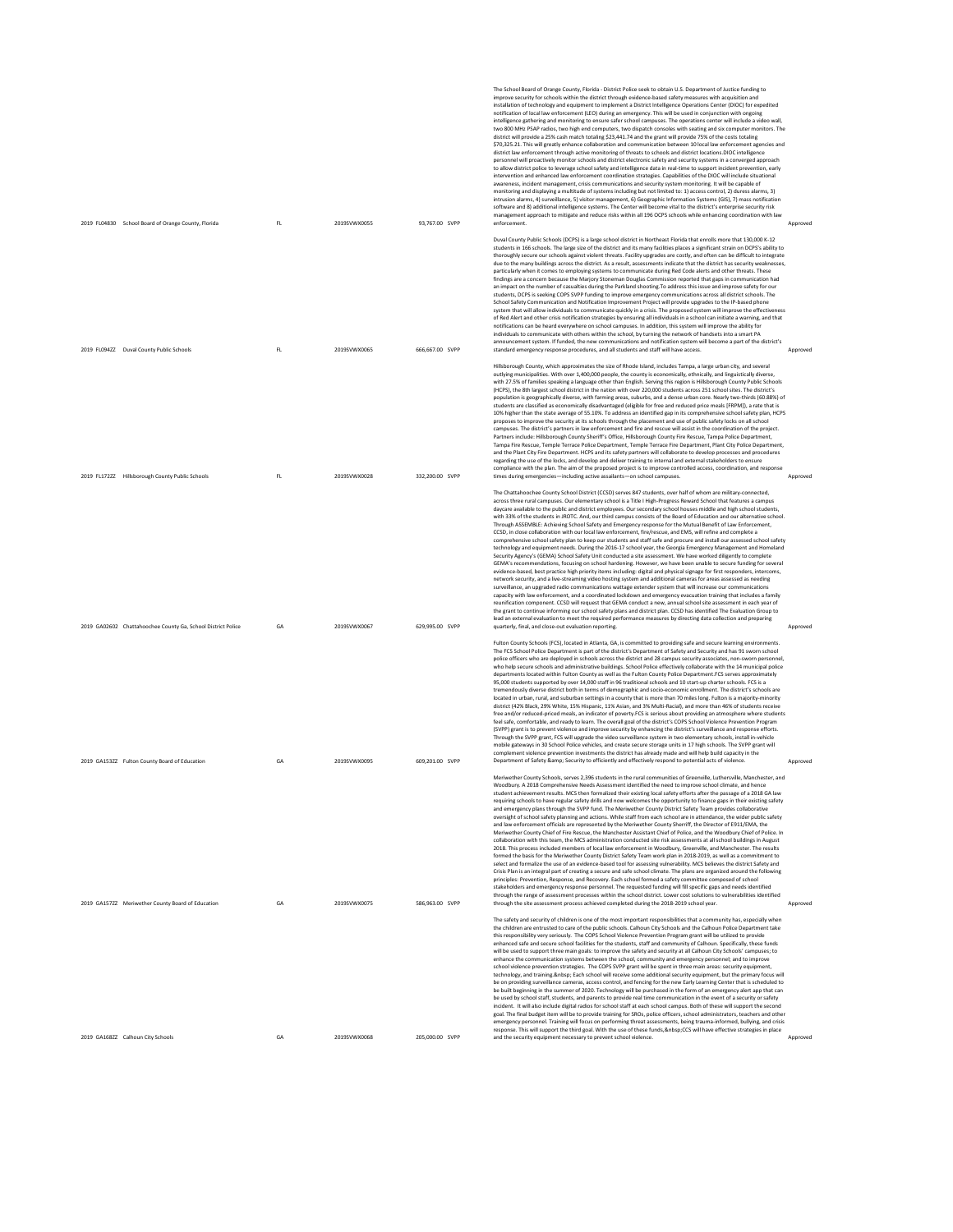| 2019 IA121ZZ lowa City Community School District                | <b>IA</b>    | 2019SVWX0039 | 249,985.00 SVPP | The lowa City School District seeks to secure SVPP funding in order to provide security investments in the district. An<br>advisory committee, in conjunction with the school board, proposes development of a threat assessment model for all<br>district secondary schools. A critical component of this system is the hiring of a Threat Assessment Coordinator, who<br>will act as the point person for the following:1. Development of a systemic Threat Assessment model at each junior high<br>and high school, to address issues of potential violence and reports of concerning behavior.2 Development and<br>oversight of a case management database to track interventions, follow-up at regular intervals, and track outcomes.3.<br>Work with local law enforcement and Threat Assessment professionals to provide training for staff who will comprise<br>the threat assessment building level teams. The district envisions a multi-tiered, comprehensive approach to reducing<br>school violence, woven into the framework of the threat assessment model. Increasing a sense of community, linking<br>students to resources, and case management of students who potentially pose a risk to their environment, are all part<br>of the system. The district is also taking measures to improve early detection of social media threats/concerns and raise<br>awareness of the district's anonymous reporting of concerning comments/behaviors. Purchase of a student technology<br>screening and alert system and development of a promotional campaign to increase student use of the district<br>anonymous text alert system, "Say Something" are also included in the overall tapestry of improving safety. SVPP<br>funding will allow the district to pursue each of these categories; enhancing the overall wellness of all secondary<br>students, not simply those who may pose a potential threat.                                                                                                                                                   | Approved |
|-----------------------------------------------------------------|--------------|--------------|-----------------|----------------------------------------------------------------------------------------------------------------------------------------------------------------------------------------------------------------------------------------------------------------------------------------------------------------------------------------------------------------------------------------------------------------------------------------------------------------------------------------------------------------------------------------------------------------------------------------------------------------------------------------------------------------------------------------------------------------------------------------------------------------------------------------------------------------------------------------------------------------------------------------------------------------------------------------------------------------------------------------------------------------------------------------------------------------------------------------------------------------------------------------------------------------------------------------------------------------------------------------------------------------------------------------------------------------------------------------------------------------------------------------------------------------------------------------------------------------------------------------------------------------------------------------------------------------------------------------------------------------------------------------------------------------------------------------------------------------------------------------------------------------------------------------------------------------------------------------------------------------------------------------------------------------------------------------------------------------------------------------------------------------------------------------------------------------------------|----------|
|                                                                 |              |              |                 | Nampa School District 131 in Nampa, Idaho will use the COPS Office School Violence Program to accelerate the<br>implementation of our Long-Term Safety and Security Plan. The Long-Term Safety and Security Plan for the school<br>district looked at holistically our safety and security measures implemented on our campuses. The plan leveraged the<br>report, "A Comprehensive Report on School Safety Technology" from John Hopkins University Applied Physics<br>Laboratory to help identify the solutions and areas that if given funding and attention would provide us with the best<br>impact on improving our safety and security of our school buildings. The district's plan for grant funding includes the<br>replacement of out of date surveillance systems to implement a system that will allow first responders immediate and<br>easy access to video to assess the situation in real-time. The grant funding would also be used to fund a long-term<br>maintenance program on our district-wide radio system where we have established a radio replacement schedule and<br>long-term maintenance plan. Improving our visitor management system would be a priority for grant funding to<br>enhance our ability to identify individuals that should not be present and the supporting practices that help funnel<br>visitors to a secure entrance. Lastly, we will leverage funds for training to further deepen our skillsets in emergency                                                                                                                                                                                                                                                                                                                                                                                                                                                                                                                                                                                                            |          |
| 2019 ID023ZZ Nampa School District 131                          | ID           | 2019SVWX0094 | 587,139.00 SVPP | operations and validation of our emergency operation plan.<br>The Jackson County Sheriff's Office has partnered with all public school districts within its jurisdiction to address the<br>need to upgrade security for all schools. Of the ten schools in the partnership, most are over fifty years old. The<br>partnership includes the Jackson County Sheriff's Office, Trico School District, Desoto School District, Giant City CCSD<br>#130, Elverado School District and Unity Point School District #140. A Coordinated School Safety Plan was developed in<br>2018 and all are dedicated to promote security and build a better and more safe learning environment for each school.<br>Jackson County is a rural county in Southern Illinois with 29% of Jackson County residents living in poverty. Trico School<br>District is approximately 22 miles away from the Sheriff's Office and the nearest school, Desoto Grade School is 8 miles<br>from the Sheriff's Office. Response times for a rural Sheriff's Office will always be a concern. Increased security<br>measures to prevent school violence will build on current capacities strengthening uniform understanding for<br>prevention initiatives while decreasing unauthorized access to school buildings. Extending limited access to school<br>buildings, including a designated entrance with all other access points locked from the exterior with fob systems will<br>funnel awareness to front office staff. Schools will enhance security with protective film on windows and doors at<br>points of entry and any other possible access points. Staff members will receive further training on how to monitor and<br>supervise areas such as hallways, cafeterias, and playgrounds based on prevention practices. School Resource Officers<br>will continue to patrol the campuses as available, checking for unauthorized access entry points. These strategies will be<br>augmented by security systems (metal detectors, video monitoring, exit door alarm systems) to decrease risks of | Approved |
| 2019 IL03900 Jackson County Sheriff's Department                | $\mathsf{L}$ | 2019SVWX0093 | 638.250.00 SVPP | physical safety for staff and students.<br>Purpose: to purchase and install the Response Technologies Panic/Duress Button system. The system is designed so<br>when a button is pushed, the Centurion Elite base can key up immediately and send a voice, text, and email message<br>indicating the location where the button was pressed, as well as a pop up screen on computers.Scope: installation of<br>Centurion Elite Base unit, 85 panic buttons, signal boosters, and PCAlert software for 10 computers. The quoted price of<br>\$79,950.00 includes installation and training of our staff. Activities: installation of the Panic/Duress Button system;<br>training with our administration and staff, training with our key partners, drill and practice with the system on a tri-<br>annual basis to make sure it is functioning properly and that our staff is comfortable and knowledgeable with its use.                                                                                                                                                                                                                                                                                                                                                                                                                                                                                                                                                                                                                                                                                                                                                                                                                                                                                                                                                                                                                                                                                                                                                    | Approved |
| 2019 IL291ZZ Elmwood CUSD 322                                   |              | 2019SVWX0076 | 79,950.00 SVPP  | Key partners: all district employees; local Elmwood Police and Fire Department; County Sheriff's department (both<br>Peoria and Knox County): Supreme Radio Communications.<br>A true secure school building can only be achieved by having the proper security hardware and communication devices<br>in place. If awarded funds, the following would be achieved: Camera system: Complete views of all building interiors<br>and exteriors Integration with local law enforcement View live and recordings from multiple electronic devices Real<br>time information in the event of a crisis Asset Protection Electronic card access: Integrated with camera system<br>Integration with Public Safety for 24/7 access at multiple entrances Recording and alerts for forced/held door Radio<br>communication: Each staff member assigned a radio Administrative communication across the school<br>districtIntercoms: Updated systems Two way communication for each classroom Eliminates outdated equipment<br>and improves overall communication Security bollards Protection of front entrances at every school building in the                                                                                                                                                                                                                                                                                                                                                                                                                                                                                                                                                                                                                                                                                                                                                                                                                                                                                                                                       | Approved |
| 2019 IL292ZZ O'Fallon Community Consolidated School District 90 | IL.          | 2019SVWX0092 | 478,447.00 SVPP | district                                                                                                                                                                                                                                                                                                                                                                                                                                                                                                                                                                                                                                                                                                                                                                                                                                                                                                                                                                                                                                                                                                                                                                                                                                                                                                                                                                                                                                                                                                                                                                                                                                                                                                                                                                                                                                                                                                                                                                                                                                                                   | Approved |
|                                                                 |              |              |                 |                                                                                                                                                                                                                                                                                                                                                                                                                                                                                                                                                                                                                                                                                                                                                                                                                                                                                                                                                                                                                                                                                                                                                                                                                                                                                                                                                                                                                                                                                                                                                                                                                                                                                                                                                                                                                                                                                                                                                                                                                                                                            |          |
| 2019 IL305ZZ Meridian CUSD 101                                  | $\mathsf{L}$ | 2019SVWX0045 | 281,500.00 SVPP | Schools to be served: Meridian Elementary & Meridian High SchoolObjective: To reduce or eliminate the gap that<br>exists in security measures & processes for students at school & on school grounds in order that students can<br>achieve & succeed in a safe & secure environment for our schools & communities.Activities:Develop<br>Threat Assessment PlanForm partnership with local law enforcement for school safety and securityForm Safety<br>Committee Provide summer training program for local law enforcement & Safety Team Develop Emergency<br>Evacuation Plan/Building PlanTrain teachers on new safety equipment and the operationDevelop & implement an<br>accountability tool to measure successPurchase & install safety equipmentBoth schools will: participate in the<br>project by exploring strategies & design solutions to relevant problems; participate in program evaluation; and<br>produce a sound budgetProposed project outcomes: Challenges & solutions will be analyzed/implemented to<br>increase safety & security in the schools.A fully developed Threat Assessment Plan. Local law enforcement<br>successfully trained in school safety, threat assessment and response, & preventative<br>measures.SustainabilityContinue to update and amend Threat Plan as neededMaintain alliances with local law<br>enforcementUse other federal and state funds to maintain/upgrade equipment<br>The Norridge school safety planning and assessment efforts have been sustained for many years and are the basis for<br>this application. This planning team involves the Village, police, fire, school districts and security consultants. The<br>planning and assessment efforts have been sustained for many years and are currently providing the foundation for this                                                                                                                                                                                                                                                                    | Approved |
|                                                                 |              |              |                 | application. The planning has included site assessments, risk assessments, emergency operations plans, school<br>improvement efforts and initiatives, threat assessment processes and procedures.Norridge School District 80 has 32%<br>low-income students, 10% with disabilities, 3% student mobility and is currently funded at only 86% Illinois financial<br>capacity to meet expectations. There are over 1 million dollars in financial assistance needed to bring the school district<br>to the security standards we desire. This proposal is our highest priority. This proposal involves a researched-based<br>approach to school safety. This was developed through a collaboration between Village leaders, safety professionals,<br>school district leaders, mental health professionals and employees. The input from all stakeholders and a review of<br>recent school safety findings, recommendations, and school violence reports lead us to the camera systems proposal.<br>The Norridge team will oversee the project implementation. The sustainability of this plan will be part of the Norridge<br>safety team moving forward. The equipment installed will be part of the normal training and exercises during normal<br>school safety drills and periodic training between agencies.School safety discussions are intense and have high stakes.<br>Responding to the needs of the staff and community require resources and experts. The Norridge team reviews REMS<br>and Homeland security publications and materials, including those of the FBI Behavioral Threat Assessment programs<br>and Secret Service threat investigations research and recommendations. We have the experts, but we lack the                                                                                                                                                                                                                                                                                                                                         |          |
| 2019 IL314ZZ Cook County Board of Education District #80        | $\mathsf{L}$ | 2019SVWX0046 | 111,550.00 SVPP | resources<br>Like communities throughout the United States, East Chicago, Indiana fears the worst: an act of school violence. While<br>angst about a potential incident is justifiable, there are many steps that the East Chicago Police Department hopes to<br>implement to assure that an incident never occurs. These steps begin with improving the level of communications<br>between students and law enforcement. The proposal focuses on four key initiatives: Install a Threat Alert System (TAS)-<br>An alert notification system designed to immediately notify law enforcement, first responders, employees and<br>designees in the event of an active shooter or workplace violence incident within an organization. Train students to<br>monitor and report suspicious behavior- East Chicago proposes that its Shout Out program will include a comprehensive<br>training provided to local school students on the importance of taking all threats seriously and stressing the need to<br>report them immediately to parents, law enforcement, or school authorities.Develop Personal Relationships with<br>Students- Entertainment media, news reports, and social media often influence students, especially teenagers, who are<br>often eiven false impressions of law enforcement, resulting in mistrust and a lack of communications between students<br>and police. The Shout Out program seeks to eliminate such problems/misimpressions by creating forums and<br>engagement between officers and students through athletic and board game events. Conduct School Risk Assessments-<br>The East Chicago Police Department will update and/or work with local schools to develop emergency action plans in                                                                                                                                                                                                                                                                                                                                         | Approved |
| 2019 IN04503 East Chicago, City of                              | IN           | 2019SVWX0038 | 312,430.00 SVPP | the event of an emergency.<br>This project would address interior and exterior access points throughout the campus. It would provide a patented key<br>system for all doors in the corporation and would eliminate access to our facility using the current loosely controlled<br>keys. Once funding is secured, the completion of the project will require the following activities to be completed. The<br>project will go through the required bidding process. Once the bid process is completed and a vendor is selected, the<br>materials and supplies will be secured. The vendor will schedule with the school the implementation timeline and begin<br>work on an agreed upon schedule. The implementation will begin with the replacement/exchange of all locksets<br>needed. Next, all cylinders, both keyed and blanks will be replaced/exchanged. As the locksets and cylinders are<br>replaced/exchanged the keys will be organized into a secured system for access at a later time.During the installation<br>and implementation process, the school corporation will establish through board policy a comprehensive key control<br>policy. This will include: establishment of a key control authority, a key management format, a storage plan, a record                                                                                                                                                                                                                                                                                                                                                                                                                                                                                                                                                                                                                                                                                                                                                                                                 | Approved |
| 2019 IN149ZZ Southwestern Jefferson County Consolidated School  | IN           | 2019SVWX0091 | 266.687.00 SVPP | keeping process, forms, and other related policies/procedures. These activities will be essential in maintaining an<br>effective key management and control system that can withstand the test of time. Once the project is complete, the<br>developed policies and procedures will be set in motion to provide keys and building access to those in need.                                                                                                                                                                                                                                                                                                                                                                                                                                                                                                                                                                                                                                                                                                                                                                                                                                                                                                                                                                                                                                                                                                                                                                                                                                                                                                                                                                                                                                                                                                                                                                                                                                                                                                                 | Approved |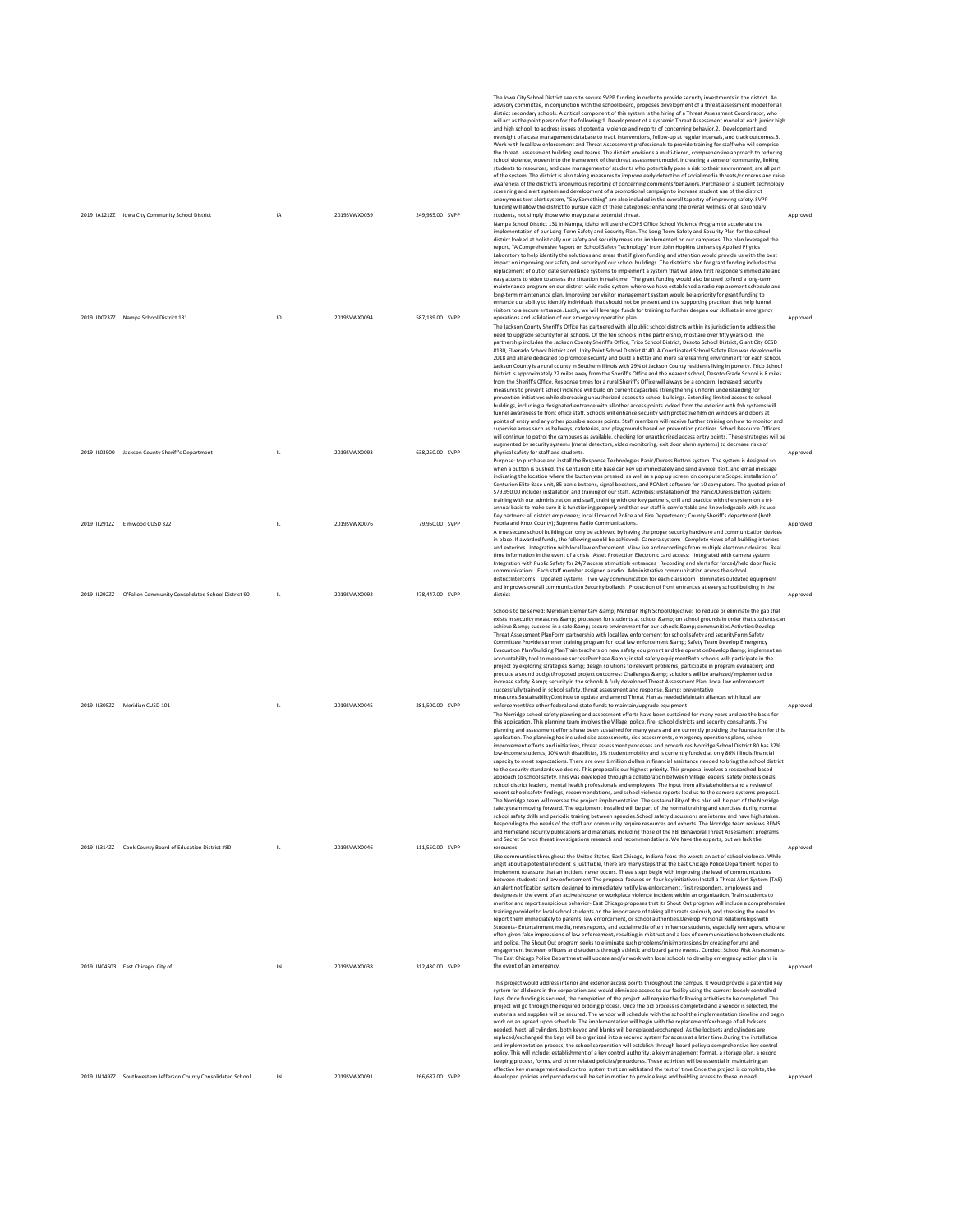|                                                                                      | IN       | 2019SVWX0035                 |                                    | M S D Decatur Township serves 6,812 youth in urban Indianapolis, Indiana. Approximately 65% of all students, Grades K-<br>12, are eligible for Free or Reduced Price Meals based on family poverty levels. In 2017-2018, 521 students were<br>suspended or expelled. More than 10% of those infractions involved drugs or weapons. Just over a decade ago, a middle<br>school shooting in nearby Martinsville prompted an urgent and districtwide focus on security in the event of a crisis<br>situation. The Site Safety Assessment is crucial to supporting secure campus environments throughout M S D Decatur<br>Township. The District updates this comprehensive "living document" annually, identifying and prioritizing the<br>challenges that must be addressed to ensure student and staff safety. Since 2013, the Site Safety Assessment has<br>identified the need for updated and expanded video surveillance equipment, as existing resources continue to age and<br>move closer to obscurity. While M S D Decatur Township has continued to upgrade security technology piecemeal as<br>budgetary constraints allow, these band-aid measures are no longer effective. It is crucial that a full overhaul of the<br>surveillance system is undertaken. In direct alignment to the risks identified and prioritized through the ongoing Site<br>Safety Assessment process, M S D Decatur Township is requesting funding to support the following evidence-based<br>school safety interventions allowable through the School Violence Prevention Program grant: (1) Federal funding and<br>matching dollars will be used to purchase and install updated video surveillance on all campuses, inside and throughout<br>the grounds. The visible placement of these tools is crucial for the prevention of crime on campuses during school                                                                                                                                                                                                                                                                                 |                      |
|--------------------------------------------------------------------------------------|----------|------------------------------|------------------------------------|---------------------------------------------------------------------------------------------------------------------------------------------------------------------------------------------------------------------------------------------------------------------------------------------------------------------------------------------------------------------------------------------------------------------------------------------------------------------------------------------------------------------------------------------------------------------------------------------------------------------------------------------------------------------------------------------------------------------------------------------------------------------------------------------------------------------------------------------------------------------------------------------------------------------------------------------------------------------------------------------------------------------------------------------------------------------------------------------------------------------------------------------------------------------------------------------------------------------------------------------------------------------------------------------------------------------------------------------------------------------------------------------------------------------------------------------------------------------------------------------------------------------------------------------------------------------------------------------------------------------------------------------------------------------------------------------------------------------------------------------------------------------------------------------------------------------------------------------------------------------------------------------------------------------------------------------------------------------------------------------------------------------------------------------------------------------------------------------------------------------------------------|----------------------|
| 2019 IN175ZZ Metropolitan School District of Decatur Township                        |          |                              | 199,892.00 SVPP                    | hours, after-school hours, at night, and on the weekends.<br>Across the United States, 3,000,000 young people fall victim to crimes at school every year; nearly 2,000,000 involve<br>violence. In Wichita, Kansas, property and violent crime happens to one in every 15 people, making it one of the highest<br>crime cities in America relative to size. Wichita Public Schools (WPS), located in Wichita, is the largest district in the<br>state, educating more than 50,000 students, mostly from low-income families. During 2017-18, there were 324<br>incidents on WPS grounds that involved law enforcement. To increase security and safety for the students within its 95<br>attendance centers and facilities, WPS proposes to implement four of the nine new safety standards, recently required<br>by the Kansas State Department of Education, by September 2021. The purpose is to improve locking systems, security<br>cameras, door and room numbering systems, and increase staff emergency crisis and safety training. Professional<br>development in external environmental crime prevention methods for the Safety Services department supervisors, will<br>provide the district with expertise in identifying environmental crime threats. The district will install indoor teacher<br>locks, card access readers, and security cameras in high traffic areas, greatly reducing the ability for intruders to gain<br>access into the buildings. In the event of an intruder, teachers will have the capacity to seek safety within the school.<br>Implementing a door numbering system district-wide will give emergency responders quick access into the school as                                                                                                                                                                                                                                                                                                                                                                                                                                           | Approved             |
| 2019 KS037ZZ Wichita Public Schools Unified School District                          | KS       | 2019SVWX0029                 | 443,250.00 SVPP                    | staff guide them to the correct door. Specific staff training will give teachers the tools they need to help save lives while<br>waiting on first responders during a violent crisis situation. The new safety and security measures will ensure that our<br>schools are trusted as safe places by students, parents, staff, and community.<br>Morris County USD 417 presents a STOP School Violence: SVPP program in partnership with the Morris and Wabaunsee<br>County Sheriff's Depts and the Council Grove City Police. The district consists of two elementary buildings and a<br>junior/senior high building covering 536 square miles in Morris, Geary and Wabaunsee Counties. USD 417 is requesting<br>hardware for secure access points and security cameras at the elementary buildings, and intercom systems at Prairie<br>Heights Elem and the High School. Two buildings are located in Morris Cty (Council Grove) and one in Wabaunsee Cty<br>(Alta Vista). These secure access points are an allowable expense under statute 34 USC §10551(b)(5)-(8) for entry<br>control equipment, including door locking mechanisms/access control doors. As identified in both the 2013 and 2018<br>safety & security assessments, this project addresses a significant gap in the overall safety and security of the<br>district's buildings. In addition to the secure access point request, USD 417 is also requesting video surveillance<br>equipment to be placed outside each building to complete the transition to both interior and exterior video surveillance<br>with cloud management, storage, and linkages to local law enforcement monitors in the event of an active shooter<br>episode. The proposed intercom/public address system will allow for two-way communication with multiple points of<br>activation (a deficient in the safety and security assessments). These two activities meet the statute for technology as                                                                                                                                                                                     | Approved             |
| 2019 KS067ZZ USD 417 Morris County Public Schools                                    | KS       | 2019SVWX0018                 | 603,884.00 SVPP                    | an allowable expenses under the SVPP program. The overarching goal for this project is to provide a safe and secure<br>learning environment for the students and faculty. Two objectives will be met by this project: Objective 1-Improve<br>school climate and learning environments by providing preventive safety measures through increased security of<br>buildings; and Objective 2-Improve and maintain school safety through surveillance cameras, two-way communication<br>systems, and secure entrances.<br>Our SVPP project, "Creating a Culture of Safety," addresses our district's safety needs with both practical equipment<br>upgrades and what we hope will be invaluable cultural change. Practical upgrades include: (1) Upgraded radios for our<br>SRO's that can communicate quickly, securely and directly with local first responders (2) Installation of S2 card<br>entry/exit security systems in our buildings, replacing old lock-and-key systems and better securing our schools, and (3)<br>The addition of TipSoft SMS software, which will allow students to anonymously and securely report safety concerns<br>using their preferred method of communication: texting. To strengthen our existing SRO program and foster better<br>relationships between students and law enforcement, we will also create two full-time positions at our high school for<br>hybrid SRO/Criminal Justice teachers. Grant funds will mitigate the cost of sending these individuals to our state's law<br>enforcement training before returning to McCracken to serve half time as an SRO, half as a teacher. These positions will<br>be designed to attract young college graduates who can relate well to our students while also teaching them about<br>criminal justice issues. These individuals will work closely with our other SRO's, counselors and students in a renewed<br>effort to create a school culture of safety in which students have ready access to mental health resources and other                                                                                                            | Approved             |
| 2019 KY030ZZ McCracken County Public Schools                                         | KY       | 2019SVWX0090                 | 166,195.00 SVPP                    | supports they need before issues escalate to violence. Our mission at McCracken County Public Schools is to provide<br>endless opportunities for our 7,000 students, but in order to accomplish that mission we must keep students safe.<br>Safety is of the utmost importance in our schools, hand-in-hand with providing a quality education. SVPP grant funds<br>will directly support this mission.                                                                                                                                                                                                                                                                                                                                                                                                                                                                                                                                                                                                                                                                                                                                                                                                                                                                                                                                                                                                                                                                                                                                                                                                                                                                                                                                                                                                                                                                                                                                                                                                                                                                                                                               | Approved             |
|                                                                                      |          |                              |                                    | The Letcher County COPS SVPP Project has been developed through a partnership between Letcher County School<br>District. the Letcher County Sheriff's Office, and the Letcher County Fiscal Court. This group is partnering together in an<br>effort to try to improve safety for Letcher County students and staff while on school grounds by improving technology<br>structures within some of the county schools; with hopes of eventually making it available to all schools within the<br>county. This project will utilize evidence based practices by: hiring a full time school safety coordinator who will provide<br>school safety oversight through the entire school district; Provide a dedicated work station for surveillance for the<br>School Resource Office or other designated staff; Provide a laptop for the use of the Project Coordinator; Provide for<br>additional video surveillance equipment at the high school, one middle school and one elementary school; Provide for<br>FastPath which consists of a plan and an identification system for the entire facility to include all windows, doors and                                                                                                                                                                                                                                                                                                                                                                                                                                                                                                                                                                                                                                                                                                                                                                                                                                                                                                                                                                                                    |                      |
| 2019 KY06700 Letcher County Sheriff's Department                                     | KY       | 2019SVWX0089                 | 182.230.00 SVPP                    | hallways for first responders; and, Provide for attendance for 4 staff members at the National School Safety Conference. Approved<br>The Corbin Independent School District's COPS Stop School Violence Prevention Program, in collaboration with the<br>Corbin Police Department, Corbin City Management, Whitley County Sherriff's Department, and Kentucky Center for<br>School Safety, are requesting funds in the amount of \$206,436 (with a 25% local match of \$51,609) over the two year<br>period of funding to implement the following purpose areas, as outlined by the grant: • Provide Coordination with local<br>law enforcement; *Provide placement of deterrent measures within the school and those school sites identified as "soft<br>targets" within the community (i.e., sports venue facilities, auditoriums, school transportation, commons areas);<br>.Provide acquisition and installation of technology for expedited notification of local law enforcement during an<br>emergency; and*Provide coordination for training with local law enforcement officers to prevent student violence<br>against others and self Corbin is located in southeastern Kentucky on 1-75, an area that has seen a major increase in<br>violent crime and substance trafficking over the past several years. School violence has also seen a dramatic rise as well,<br>requiring the school district to invest in three contracted Security Resource Officers with the Corbin Police Department.<br>In coordination with the Kentucky Center for School Safety, an assessment was conducted, detailing the need to<br>improve the security of our students within the open campus facilities of the Corbin community. Our student                                                                                                                                                                                                                                                                                                                                                                                            |                      |
| 2019 KY106ZZ Corbin Independent Schools                                              |          |                              |                                    | population is 3,100, and our school district is located throughout the city limits, easily accessible from multiple points.                                                                                                                                                                                                                                                                                                                                                                                                                                                                                                                                                                                                                                                                                                                                                                                                                                                                                                                                                                                                                                                                                                                                                                                                                                                                                                                                                                                                                                                                                                                                                                                                                                                                                                                                                                                                                                                                                                                                                                                                           |                      |
|                                                                                      | KY       | 2019SVWX0005                 | 206.436.00 SVPP                    | This creates a major challenge for security measures. Through accessing this grant opportunity, the Corbin Independent<br>School District will be able to meet several recommendations made by the Kentucky Center for School Safety and law<br>enforcement consultants in protecting our students and staff.<br>Our project, entitled "Protective Measures Against School Vulnerability, is based on important findings found within the                                                                                                                                                                                                                                                                                                                                                                                                                                                                                                                                                                                                                                                                                                                                                                                                                                                                                                                                                                                                                                                                                                                                                                                                                                                                                                                                                                                                                                                                                                                                                                                                                                                                                             | Approved             |
|                                                                                      |          |                              |                                    | 2018 Final Report of the Federal Commission on School Safety. Our District School Safety Team identified the area of<br>"protecting students and teachers and mitigating the effects of violence" as our targeted area of need. This led our team<br>to complete the Educational Facilities and Vulnerability/Hazard Assessment Checklist where we identified high priority<br>security needs in the follow areas:1) The need for a Student Affairs Safety Coordinator(SASC) to serve as the primary<br>point of contact for all safety and security functions; 2) The need for new and upgraded video surveillance cameras at<br>our middle school and high school;3.) The need for an upgrade to our existing PA systems to allow for the linkage of<br>phone systems in each school building to our PA systems: and 4)The need for cameras on ALL school busses which<br>include a built in microphone. The implementation and evaluation of the CCSD SVPP Project will be overseen by the new<br>SAC and district safety team. In addition, they will convene a School Safety Advisory Council consisting of expert<br>representatives from the elementary, middle and high school levels. $(\mathbf{b})(6)$ Director of the Kentucky Center for<br>School Safety; The Campbell County Police Chief, The Campbell County Fire Chief; The CCSD Director of Facilities; and<br>school psychologist and researcher on school safety and student resilience. This council will meet<br>each semester and the SASC will report progress on grant initiatives and will seek feedback for next steps. Our data<br>driven approach will allow us to identify and evaluate potential safety risks throughout our campus, and give us the                                                                                                                                                                                                                                                                                                                                                                                                   |                      |
| 2019 KY115ZZ Campbell County Board of Education<br>2019 KY132ZZ Rowan County Schools | KY<br>KY | 2019SVWX0069<br>2019SVWX0064 | 660,989.00 SVPP<br>559,764.00 SVPP | opportunity to respond with an intentional, prioritized plan that increases school safety for all.<br>Rowan County Schools (RCS) is requesting a COPS School Violence Prevention Program (SVPP) grant to improve security<br>at our schools and on school grounds. In addition to threatening the overall safety of our schools and our students.<br>school violence can disrupt the learning process and have a negative effect on students, the school itself, and the<br>broader community. Through our coordinated risk assessment and planning efforts, we have identified the following<br>items that need to be addressed as we work to improve school safety in Rowan County Schools:Communications<br>Systems: Many of our schools have antiquated non-functioning intercom systems that limit communication particularly<br>during an emergency.Door Systems: many of our classrooms still lock from the outside with a key which is a real<br>concern in the event that we ask our faculty and students to shelter in placeVideo Surveillance: The current video<br>monitoring systems within our schools have been described as "dinosaurs." We have a tremendous need for an<br>improved system, additional coverage, and the ability to share this information with first responders in the event of an<br>emergency. Unsecure Areas: the playground area of $\binom{6}{6}\binom{7}{4}$ is completely open allowing individuals to<br>freely enter this area-granting easy access to our students during recess and as they return to our building afterwards.<br>It is also important to note that this school and its unsecured playground is less than a quarter of a mile from the Rowan<br>County Detention Center. Implementation of Additional Mental Health Services: We recognize the importance of<br>addressing the mental health and substance abuse needs of our students. Training and Ongoing Risk Assessment: We<br>recognize the need to address school climate, faculty and staff training, and threat assessment processes and<br>procedures through our continued work with our community partners. | Approved<br>Approved |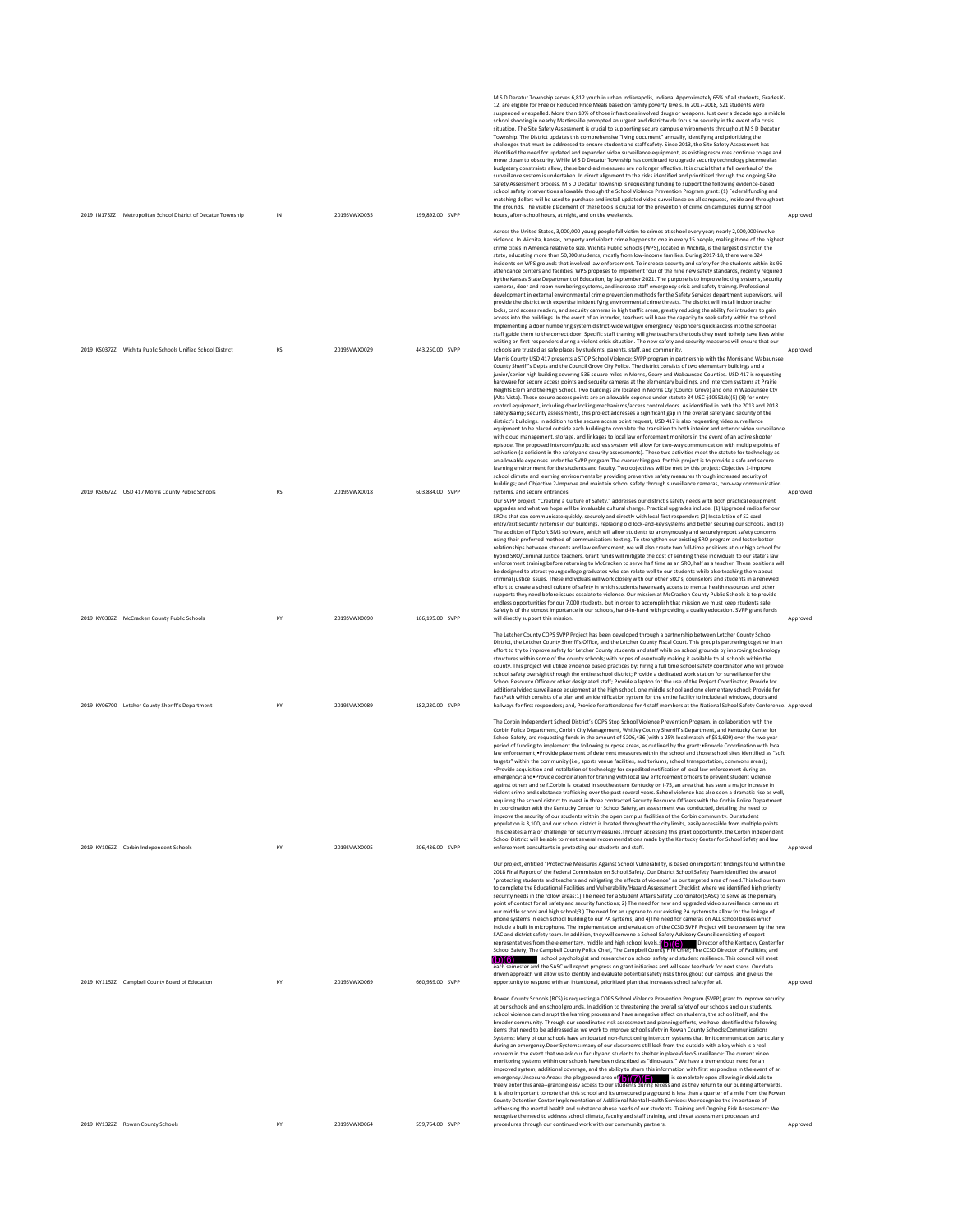| 2019 LA158ZZ Washington Parish School System            | LA        | 2019SVWX0088 | 472,015.00 SVPP | Washington Parish School System is located in Washington Parish, LA. This rural community school system has 5,264<br>students. Demographic information of our students includes 80% economically disadvantaged, 15% with disabilities,<br>29% African American/Black, from homes where median household income is \$32,962, per capita income is \$18,345,<br>per person poverty rate is 23.1% and 30.9% of children live below the poverty line. The Parish ranks second in the state<br>for opioid-related deaths and opioid presence is three times higher than anywhere in the U.S. Hurricane Katrina<br>impacted our schools as a catastrophic event. Washington Parish School system has a laser focus with community<br>partners regarding school safety, violence prevention, and safe school environments. Our collective community<br>experience fosters a team approach to non-duplication of efforts and minimization of waist. The community<br>partnerships for the betterment of our citizens is committed, professional and agile to meet the needs within our<br>resources. Vulnerability assessments, drills, exercises and assessments using the principle of crime prevention through<br>environmental design were used to resolve weaknesses in our systems. Extensive analysis by law enforcement, security<br>professionals and experts were involved in the development of this proposal. The purpose was to close the gaps<br>between security needs and district capability within funds available and this proposal. Our focus areas are to fill the<br>gaps identified by the assessments. The sustainability plan is evidenced by our commitment to our memorandums of<br>agreement regarding safe school environments and the prevention of school violence. Our work has been to strengthen<br>relationships to develop our plans. Our process to school safety will continue through assessment, debriefing events,<br>transparency and committing to the purpose of improving life outcomes for those we serve.                                                                          | Approved |
|---------------------------------------------------------|-----------|--------------|-----------------|---------------------------------------------------------------------------------------------------------------------------------------------------------------------------------------------------------------------------------------------------------------------------------------------------------------------------------------------------------------------------------------------------------------------------------------------------------------------------------------------------------------------------------------------------------------------------------------------------------------------------------------------------------------------------------------------------------------------------------------------------------------------------------------------------------------------------------------------------------------------------------------------------------------------------------------------------------------------------------------------------------------------------------------------------------------------------------------------------------------------------------------------------------------------------------------------------------------------------------------------------------------------------------------------------------------------------------------------------------------------------------------------------------------------------------------------------------------------------------------------------------------------------------------------------------------------------------------------------------------------------------------------------------------------------------------------------------------------------------------------------------------------------------------------------------------------------------------------------------------------------------------------------------------------------------------------------------------------------------------------------------------------------------------------------------------------------------------------------------------------------|----------|
| 2019 MA151ZZ Hampden-Wilbraham Regional School District | MA        | 2019SVWX0087 | 549.215.00 SVPP | The Hampden-Wilbraham Regional School District, in collaboration with our first responder partners from the Police<br>and Fire departments of the towns of Hampden and Wilbraham and our local community-based mental health partners<br>from the Behavioral Health Network, will implement the proposed project to reduce violence and improve safety,<br>security and Emergency Operations Plans for our 3069 students and our six schools. The project will result in enhanced<br>rapid school-municipal emergency communication infrastructure that will improve expedited notification, and address<br>recently identified vulnerabilities through the installation of intruder deterrent barriers and technology, acquisition of<br>rapid door locking mechanisms in key common areas of five buildings where equipment is stored, improved video<br>surveillance capacity at all schools, upgrading of classroom emergency supplies in all buildings/classrooms throughout<br>the district, and updating of classroom, building and district emergency response guides to reflect improved protocols<br>that will be practiced throughought the project in a series of drills and exercises. Violence prevention and intervention<br>will be facilitated through the training of first responders and school personnel in risk assessment and evidence-based<br>mental health/crisis response strategies. Funds will result in sustainable school Emergency Operations Plans (EOPs)<br>that will have the internal capacity for continued focus on identifying risk factors, closing gaps in key infrastructure and<br>expeditious emergency notification, and continuous improvement in coordination and training to update and enhance<br>response protocols.                                                                                                                                                                                                                                                                                                                                                    | Approved |
|                                                         |           |              |                 | St. Mary's County Public Schools (SMCPS) believes that one of its greatest responsibilities is to provide for the safety and<br>security of students, staff, and schools. Establishing a safe and orderly environment ensures the greatest opportunity<br>for positive individual development and success in student learning. Internally, the department of Safety and Security<br>maintains a strategic management plan that is updated and revised annually with the purpose of identifying specific<br>needs based on continuous assessment. To assist with technology for expedited notification to law enforcement, and<br>enhancing existing deterrent measures SMCPS will use approved grant funding and required matching funds to<br>purchase the Raptor K-12 Visitor and Volunteer Management Platform, Emergency Management System through<br>Raptor Technologies. The system will (1) instantly alert staff and emergency responders to include law enforcement of<br>an incident: (2) be equipped during emergencies with accurate, real-time information about the status and location of<br>every student and staff member: (3) expedite parent-student reunification using best practices and protocols: (4)<br>provide precise post-incident reporting and (5) simplify drill scheduling, drill management, and compliance tracking. The<br>acquisition of the Raptor Technologies system and software will serve to greatly enhance the current safety and security                                                                                                                                                                                                                                                                                                                                                                                                                                                                                                                                                                                                                                    |          |
| 2019 MD103ZZ Board of Education of St. Mary's County    | <b>MD</b> | 2019SVWX0010 | 80,972.00 SVPP  | strategic plan for SMCPS by supporting our identified planned focus areas and functions for overall school safety.<br>The City of Sanford Maine, with a population of nearly 21,000, has a school population of 3519 students in grades Pre-K<br>through 12. Our adult educaiton program serves 1504 students. Of these students, 2067 attend 6 schools with limited<br>safety features such as access control locks on doors, video surveillance on all entrance and exit doors, secure foyers<br>and mass emergency notification systems. Sanford Schools seeks SVPP grant funds over a 2 year period in the amount<br>of \$216,560 to provide the tools, the software and the training to insure all students are in safe and secure learning<br>environments. Sanford Schools will ensure that safety policies and practices will improve safety for students and school<br>personnel while also promoting a nurturing educational environment. The district safety committee. made up of School<br>Resource Officers, administrators and teachers will work with building administrators and community partners to<br>review and improve the district emergency management plan. Sanford Schools will implement a badly needed mass<br>notification system. The safety committee will organize the training for all school employees, community members and<br>students as appropriate. Our partners, Strategies for a Stronger Sanford and the City of Sanford Police department will<br>work directly with the school officials to coordinate and expedite implementation of all facets of this project. The school<br>curriculum will address other issues related to school safety including SEL (Social Emotional Learning), Restorative<br>Practices, and overall school climate and culture. Survey data will be used to monitor student and staff attitudes toward                                                                                                                                                                                                                                           | Approved |
| 2019 ME037ZZ Sanford School Department                  | ME        | 2019SVWX0058 | 288.294.00 SVPP | safety policies and procedures. Yearly safety and security surveys of schools and grounds will direct any modifications<br>that may be needed.<br>Maine School Administrative District (MSAD) 30, in partnership with East Millinocket Public Schools and the Millinocket<br>School Department, respectfully requests \$242,356 through the School Violence Prevention Program. The districts will<br>provide \$60,589 as the 25% match. Funds will be used to improve each district's ability to protect students during and<br>respond to emergencies. Through the grant, MSAD 30 and its partners will hire a School Violence Prevention<br>Coordinator (SVPC) to develop a new regional Crisis Response Plan (CRP) that addresses the holistic needs of the three<br>districts. The SVPC's other job duties will include collaborating with outside agencies to ensure proper responses in<br>emergency situations and/or emergency drills; monitoring student behavior; and assisting staff with security concerns.<br>Additionally, the districts will purchase and install 4K Ultra HD Lorex 12 camera systems. Each system includes 6 interior<br>and 6 exterior cameras that will offer the high resolution needed for face and license plate recognition and for clearly<br>surveilling large areas. This will provide each school building with improved, around the clock coverage.Funds will enable<br>the purchase and installation of 70 TeacherLock Door Locks to allow teachers to lock classroom doors from the inside to<br>save time and increase safety in emergency situations. Funds will also go toward the purchase of Guardian Lockdown<br>Window Shades. To protect students in larger spaces such as gymnasiums, MSAD 30 and the district partners will<br>purchase and install 15 Securitech Lexi Lockdown kits. Finally, SVPP funding will enable the purchase Armoured One<br>Security Film, which will be installed on the interior of windows to thwart or delay an attacker who attempts to gain                                                                                        | Approved |
| 2019 ME05777 Maine School Administrative District 30    | ME        | 2019SVWX0057 | 242.356.00 SVPP | entry by shooting or otherwise breaking a window. The districts will also purchase bleed control kits to be used in the<br>event of an emergency.                                                                                                                                                                                                                                                                                                                                                                                                                                                                                                                                                                                                                                                                                                                                                                                                                                                                                                                                                                                                                                                                                                                                                                                                                                                                                                                                                                                                                                                                                                                                                                                                                                                                                                                                                                                                                                                                                                                                                                         | Approved |
|                                                         |           |              |                 | The MSAD52 Facilities and Transportation Increased Security Ensuring Student Safety Project has been planned with<br>prevention, mitigation and response in mind. The equipment and technology chosen for this project are based on the<br>recommendations of an Emergency Preparedness Consultant. One of the largest impact items to be addressed by this<br>project is to install digital radios in transportation buses. This will expand the communication coverage area by<br>approximately 80% overall with nearly 100% reliability. The project will provide automated solutions for crisis events,<br>expanded door access controls, and expanded surveillance and monitoring capabilities as well as deterrent measures.<br>The MSAD52 Facilities and Transportation Increased Security Ensuring Student Safety Project will address the security<br>issues presented by the rurality of our school campuses, as well as inadequate and/or outdated technology and<br>equipment. This project will broaden the security plan and provide additional technology and equipment as safeguards<br>against school violence at our 6 primary/secondary school campuses as well as our central office/adult education<br>building. The technology and equipment have been specifically chosen for their effectiveness in addressing the unique                                                                                                                                                                                                                                                                                                                                                                                                                                                                                                                                                                                                                                                                                                                                                                         |          |
| 2019 ME059ZZ Regional School Unit No. 52                | ME        | 2019SVWX0060 | 432.144.00 SVPP | security issues for schools located in rural areas.<br>The purpose of this project is to provide better protection to the staff and students at each of the schools in the RSU38<br>Maranacook school system in central Maine. We are a small rural school district with limited police presence as the four<br>towns involved in the district do not have local police forces. As a result of this situation, the state police cover the area<br>two weeks per month and the sheriffs patrol the area the other two weeks. RSU38 has attempted to work with the<br>sheriff's office in the past to have more formal community policing yet, due to funding limitations, this has not been<br>able to be accomplished. As a result of this lack of coverage, we are submitting this grant application to 1) help us better<br>understand who is entering our facilities at any given time and 2) to harden the entrance of one facility so staff at the<br>school feel more secure and the students are better protected from someone entering the facility by force. This will be                                                                                                                                                                                                                                                                                                                                                                                                                                                                                                                                                                                                                                                                                                                                                                                                                                                                                                                                                                                                                                        | Approved |
| 2019 ME064ZZ Regional School Unit No. 38                | ME        | 2019SVWX0086 | 54,000.00 SVPP  | accomplished through new door ID card swipe systems at our 6 schools and new impact resistant windows at one<br>particularly susceptible school.<br>To safeguard students and protect learning, SAD #15 conducted a comprehensive school safety audit to identify the<br>vulnerability of school facilities. Based on this assessment, the district developed "Project Patriot Safe Schools<br>Implementing best-practice strategies for school violence prevention in School Administrative District #15". The goal of<br>this strategic vision for school safety is "By December 31, 2021, implement at least nine school violence prevention best<br>practice strategies, as identified in the 2019 school safety audit, in all seven School Administrative District #15 facilities."<br>Project Patriot Safe Schools plan addresses four major objectives:1. Access control2. Visitor management3.<br>Communication and coordination4. Informational signage and mappingStrategies to improve access control will focus<br>on mechanical and electronic measures including upgrading security doors/glass, securing points of entry/vestibules,<br>and implementing electronic key card access systems. Strategies to improve visitor management include implementing<br>digital systems to track entry/exit; and training/awareness work throughout the community. Strategies to improve<br>communication and coordination include upgrading two-way radio communications and implementing a mass<br>notification system. Strategies to improve informational signage and mapping include updating facility maps,<br>renumbering classrooms/offices, updating directive campus signage, and coordinating with local law enforcement and<br>emergency services. In order to ensure the success of the project strategies, SAD #15 will amend district policies and<br>procedures to codify project strategies. Extensive training will support staff, students, families, and the community to<br>implement the policies and procedures. Finally, consistent and ongoing collaboration with local law enforcement and | Approved |
| 2019 ME065ZZ School Administrative District #15         | ME        | 2019SVWX0059 | 659.800.00 SVPP | emergency services in both communities in all aspects of project tasks will ensure success in attaining our goal.                                                                                                                                                                                                                                                                                                                                                                                                                                                                                                                                                                                                                                                                                                                                                                                                                                                                                                                                                                                                                                                                                                                                                                                                                                                                                                                                                                                                                                                                                                                                                                                                                                                                                                                                                                                                                                                                                                                                                                                                         | Approved |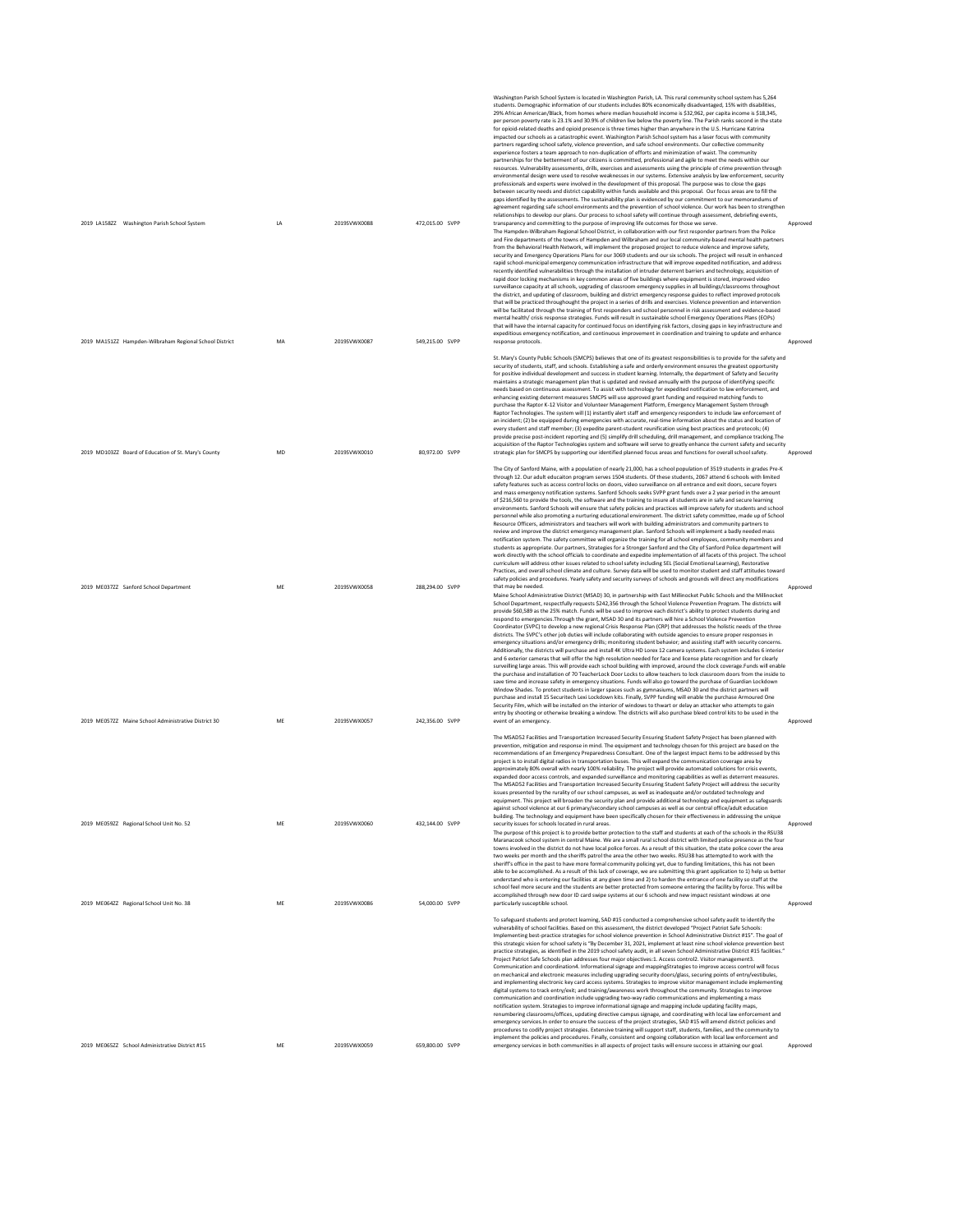2019 MI1972Z Northville Public Schools MI 2019SVWX0085 1,163,463.00 SVPP Putting First Responders First When a school emergency occurs, all start, students and stakeholders react based on the<br>appropriate response action. Our response actions are outlined in the Northville Public Schools Emergen ourseves as THE IRST responders in a crisis and communication is critical when a crisis occurs. Whhold updated<br>information regarding the changing dynamics as a crisis situation untiods, our staff would not have the informa (DAS), a project coordinated through our district's ongoing partnership with our local First Responders and Law<br>Enforcement, Northville Public Schools can ensure full communication functionality in school buildings for ALL Ensurements, normal contents and the method of the communication contents and proved community of the Responders and Law Enforcement.<br>The 2018 Vassar Public Schools adopted a Strategic Plan and one goal area is safety and 2019 MI201ZZ Vassar Public Schools MI 2019SVWX0073 56,740.00 SVPP In 2018 Vascar Public Schools adopted a Stratege Plan and one goal area is elety and secure action<br>goals, one goal is for safe and secure entrances to all school buildings. A second goal area was safe and secure<br>communica 2019 MN170ZZ Special School District No. 1 MN 2019SVWX0036 639,976.00 SVPP Project Title: MPS School Violence Prevention Lock Replacement ProjectPROJECT ABSTRACTToo often, political leaders and those outside the Safety Kamp, Security held have pushed of the latest and greatest solutions instead of tocusing<br>on the foundational items needed for a sustainable and effective emergency management program. Unfortuna 2019 MO256ZZ Breckenridge, City of MO 2019SVWX0008 160,791.00 SVPP The City of Breckenridge, located in North St. Louis County, MO requests funding for a SVPP to be implemented at<br>Ritenour High School.. Student population is 2,000 in 2017-2018 and is the only high school in the Ritenour S arson and other crimes. Feachers, administrators, counseles and alw enforcement, recoppting they are in an optimal<br>position to bring positive change, teamed up to compete the Risk Assessment Study to research ways to chang growing violence, drug and gang activity to break this cycle beginning with high schoolers, ages 13-20. 2019 MO261ZZ South Pemiscot R-V Schools MO 2019SVWX0084 128,884.00 SVPP The South Pemiscot R-V Schools District in Steele, Mo., is seeking a grant to improve the physical security of its campus by expanding its controlled access system and installing steel security doors and updated locking systems so that each entry/exit point on campus is as secure as possible. This initiative addresses one of the unique disadvantages that small, rundled in terms of the availability and response time of local and county law enforcement. Located Pemicot campus.<br>The Warsaw R-W. School District encompasses four buildings located on three separate campuses spanning a large,<br>rural, geographical area, and possesses a relatively high poverty rate, declining enrollment, 2019 MO262ZZ Warsaw R-IX School District MO 2019SVWX0074 142,068.00 SVPP enforcement during a cristis situation is low, yet the need for the district to fund building-hardening initiatives is high.<br>With these factors in mind, safety and security needs were determined through a collaborative pro 2019 MO265ZZ Ralls County R-II School District MO 2019SVWX0014 254,796.00 SVPP Extensive analysis by the school district, law enforcement, security professionals and experts was involved in the<br>development of this security plan. The purpose was to close the gaps between security needs and district ca within local resources available. This proposal seeks funding for our safe school plan which includes: 1) Electronic access<br>control, 2) Visitor management system, 3) Building alert system communicating with police, and 4) window film. Strained financial resources are needed for operating schools, paying salaries, and funding required<br>infrastructure maintenance. The tax levy has been unchanged since 1993. Our household income is \$50,161, wit Tamillarization of tactical pre-planning and robust building knowledge. To sustain this program we will institute, through<br>procedure, tabletops, exercises and drills that will test the effects of the new systems, drill our 2019 MO272ZZ Lawson R-XIV School District MO 2019SVWX0083 420,763.00 SVPP The Lawson R-XIV school District's SOPP grant will accomplish stategies safety initiatives in three key areas are the upgrading an intercom system for improved coordination with local law enforcement during times of crisi maps allowing for office staff surveillance that is tied-in with access control software. Office alarm panic buttons will be<br>installed for inmediate notifications to Law enforcement. A Central Office command center will be 2019 MO282ZZ Stoutland R-II School District MO 2019SVWX0017 112,073.00 SVPP The Stoutiand RHI School District has submitted a grant to significantly improve, in times of crisis and emergencies, the<br>stelly, security, surveillance, and communications for our students, staff, and community. Project s (b)(7)(F) (b)(7)(F)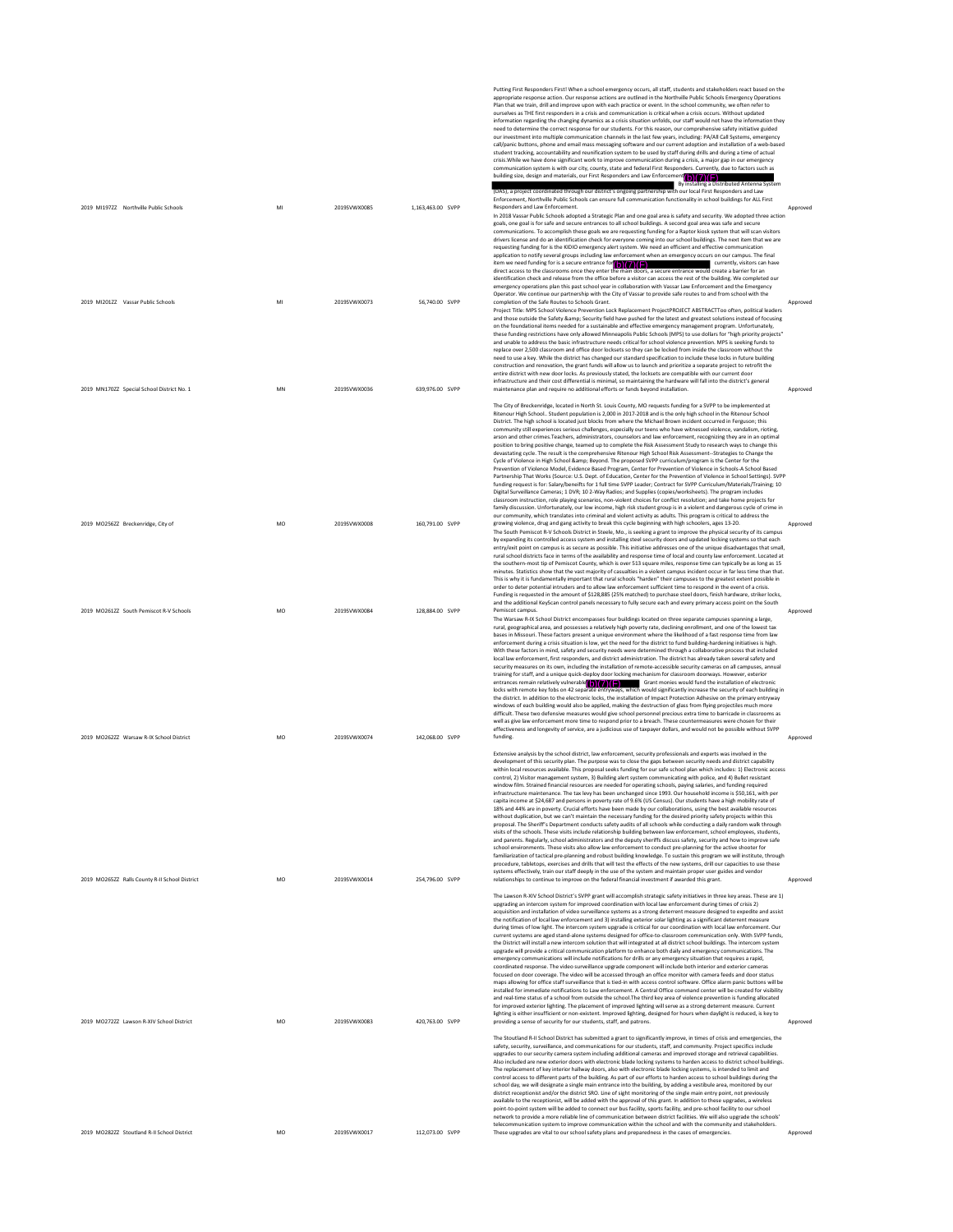|                                                                       |                 |                              |                                  | The Community R-VI School District is a small rural district sitting on the intersection of two highways surrounded by<br>open fields and outside of the city limits. The District has focused attention on improving building safety and security for<br>students and staff.In recent years the District patrons have passed Bond Issues to add thirty-five high definition cameras<br>throughout the property, both inside and outside, installed a buzz in system with camera at the three main entrances,<br>retrofitted the points of entry to include a double door entry system, added a full time School Resource Officer, and<br>installed enhanced locking systems on each interior (classroom/office) door. The District seeks to continue to improve<br>building and campus security through the installation of an IP-based, critical communications system and the addition<br>window film. The IP-based communication system will include "Panic Buttons" at entry doors. These buttons will<br>automatically initiate a "Lock-down" status mode. This will trigger a pre-recorded message on a continuous message<br>loop to notify everyone in the District (both inside and outside the building) that the district is in lock-down through<br>strategically placed speakers. The lock-down sequence will also automatically notify the appropriate Law Enforcement<br>and Emergency Responders of the situation. In addition, Message Flashers will be installed in the noisy areas to ensure<br>notification to everyone. Once "Lock-down" is initiated, each room will be put into "Emergency-Mode. A graphic display                                                                                                                                                                                                                                                                                                                                                                                                                                  |                      |
|-----------------------------------------------------------------------|-----------------|------------------------------|----------------------------------|-----------------------------------------------------------------------------------------------------------------------------------------------------------------------------------------------------------------------------------------------------------------------------------------------------------------------------------------------------------------------------------------------------------------------------------------------------------------------------------------------------------------------------------------------------------------------------------------------------------------------------------------------------------------------------------------------------------------------------------------------------------------------------------------------------------------------------------------------------------------------------------------------------------------------------------------------------------------------------------------------------------------------------------------------------------------------------------------------------------------------------------------------------------------------------------------------------------------------------------------------------------------------------------------------------------------------------------------------------------------------------------------------------------------------------------------------------------------------------------------------------------------------------------------------------------------------------------------------------------------------------------------------------------------------------------------------------------------------------------------------------------------------------------------------------------------------------------------------------------------------------------------------------------------------------------------------------------------------------------------------------------------------------------------------------------------------------|----------------------|
| 2019 MO92032 Community R-VI School District                           | MO              | 2019SVWX0016                 | 226,642.00 SVPP                  | in each of the administration offices will indicate whether students and staff are "Safe and all accounted for" (green) or<br>will remain red until the location has checked in with the push of a button.<br>The ability to proactively monitor at risk behaviors exhibited by adolescents is critical in the prevention of many school<br>violence incidents. Students have access to a multitude of online content such as social media outlets, chat rooms,<br>instant messaging, games, email, and a host of other technology driven tools. While there are many positive aspects<br>associated with these tools, the ability to monitor and address potential at risk behaviors is a critical aspect of our<br>school violence prevention plan. Through this project the Petal School District Police Department and Petal School<br>District aims to partner with LearnSafe, an online monitoring software intervention which identifies warning signs of<br>cyberbullying, sexting, drug and alcohol use, depression, and aggressive behaviors. This online supervision allows School<br>Resource Officers and other school personnel to identify students who may pose a violent risk not only to themselves,<br>but to classmates as well. Monitoring systems can detect and assist school personnel with threats of potential violence<br>on campus and in the community. When potential problems are found, depending on the severity, school                                                                                                                                                                                                                                                                                                                                                                                                                                                                                                                                                                                                                   | Approved             |
| 2019 MS095ZZ Petal School District                                    | MS              | 2019SVWX0101                 | 35,400.00 SVPP                   | administrators, parents, and school resource officers are alerted.<br>"Providing All Students and Staff the Tools and Resources to Optimize a Positive and Safe Learning<br>Environment"(PATROL) is a multifaceted, comprehensive school safety project which includes stronger school security<br>measures, training for law enforcement in the areas of student mental health issues, strengthening the school climate,<br>and improving communication and response time between law enforcement and the school district. Long Beach School<br>District Safety Committee values the relationship with all stakeholders and partners and this relationship is paramount<br>to the success of this project. This project reflects recent evidence-based school safety security initiatives and best                                                                                                                                                                                                                                                                                                                                                                                                                                                                                                                                                                                                                                                                                                                                                                                                                                                                                                                                                                                                                                                                                                                                                                                                                                                                         | Approved             |
| 2019 MS213ZZ Long Beach School District                               | MS              | 2019SVWX0002                 | 499,778.00 SVPP                  | practices.<br>Polson School District (PSD) is located on the Flathead Indian Reservation in Northwest Montana, PSD provides services<br>to a diverse student body with nearly 40% of the student population identifying as Native American. Poverty is an<br>unfortunate reality in the region. More than 50% of PSD students receive free or reduced lunch benefits. PSD embraces<br>the challenge of operating a school system in a high poverty rural area and does everything possible, with limited<br>funding, to ensure students a quality education within a safe and secure learning environment. To this end, PSD<br>recognizes that key safety and security technologies can measurably improve the safety and security of our schools. PSD<br>requests grant funding to assist with the installation of new video surveillance systems, new emergency alert buttons,<br>and updates to existing mass notification systems. The proposal includes-video surveillance cameras, a centralized IP-<br>based Network Video Recorder, new public address PA speakers, two-way intercom systems with emergency buttons                                                                                                                                                                                                                                                                                                                                                                                                                                                                                                                                                                                                                                                                                                                                                                                                                                                                                                                                                 | Approved             |
| 2019 MT062ZZ Polson School District #23                               | MT              | 2019SVWX0034                 | 635.129.00 SVPP                  | and alert messaging displays.<br>The McCook Police Department and McCook Public Schools are partnering to build upon our already successful COPS<br>program by addressing security equipment needs at McCook Elementary and the LIFT Building, which houses the<br>district's alternative education program and bus barn, in order to increase safety and security for students, staff, and<br>faculty, and improve and expedite communication between the schools and the police department. Grant funds are<br>requested for video surveillance equipment, a controlled entry system, and a portable ballistic barrier. This project<br>builds on the strong working relationship that already exists between the police department, the school district, and<br>other community stakeholders. It will help to increase the safety and security of students and staff and improve and<br>expedite communication between school personnel and the police department, as well as internal communication<br>within the school district. The goal of the project is to promote school safety and security by addressing security<br>equipment needs. The objectives are:1.Install a DVR, hard drives, exterior video surveillance cameras, and peripheral<br>equipment at McCook Elementary by 8/31/2020.2.Install a controlled entry system and peripheral equipment at<br>McCook Elementary by 8/31/2020.3.Install DVRs, hard drives, video surveillance cameras, and peripheral equipment at<br>the LIFT building/bus barn by 8/31/2020.4.Acquire a portable ballistic barrier to be used at all district school buildings in<br>the event of an active shooter/threat by 8/31/2020. The proposed project fits well into an overall effort by the McCook<br>Police Department and MPS to continue and enhance school safety efforts within the community. Going forward,<br>equipment and technology maintenance will be the responsibility of McCook Public Schools and included in the regular                                                                           | Approved             |
| 2019 NB07301 McCook Police Department<br>2019 NC01804 Newton, City of | NE<br><b>NC</b> | 2019SVWX0066<br>2019SVWX0102 | 19.632.00 SVPP<br>67.659.00 SVPP | district budget.<br>In May of 2016 the Newton Police Department recognized (b)(7)(F)<br>some of our school<br>buildings when officers responded to Newton-Conover High School in reference to a student with a gun. The school was<br>immediately placed on lockdown while officers from multiple local and state agencies conducted an extensive four hour<br>search and systematic evacuation of the school. Luckily, the suspect was arrested off campus but, we realized our<br>shortcomings and with the lack of proper communication. Due to design factors and construction material type,<br>emergency response personnel (b) (7) (F)<br>To remedy this problem, the City of Newton Police Department, in a partnership with<br>Newton-Conover City Schools, is seeking funding for two P25 Digital Vehicular Repeater Systems (DVRS) and a SLR5700<br>repeater system. These systems would be deployed at three Newton-Conover City Schools where there exists a<br>communication void. The National Governor's Association Center for Best Practices has identified interoperable<br>communications as one of the nation's top ten homeland security priorities: "Interoperability is a serious, pressing<br>public safety problem that severely undermines the capacities of law enforcement, firefighters, and other first<br>responders to respond to and manage emergency situations. The National Task Force on Interoperability defined<br>interoperability as "the ability of public safety agencies to talk to one another via radio communication systems - to<br>exchange voice and/or data with one another on demand, in real time, when needed."                                                                                                                                                                                                                                                                                                                                                                                                     | Approved<br>Approved |
|                                                                       |                 |                              |                                  | Rockingham County Schools (RCS) is working to continue to upgrade campus security. This past year the Rockingham<br>County Commissioners provided funding to the school district to add Access Control doors to all school campuses. This<br>funding provided for 12 doors at high schools, 6 doors at middle schools, and 4 doors at elementary schools. A panic<br>system is also included. This project request is adding interior and exterior cameras. The majority of the district's<br>campuses do not have camera security. This proposal will provide each of the 24 campuses in the district camera<br>coverage for key locations inside and outside the buildings. The interior cameras will focus on the Access Control doors.<br>The exterior cameras will cover the outside of each campus.Handheld technology for key personnel will make<br>responding to an event that much quicker. Laptops will be used by School Resource Officers (SROs) and administrators.<br>An office security computer center for viewing the cameras/doors will be put in place in a central location for daily<br>monitoring or in the event of a crisis. The computer system will allow for live viewing, investigations of events, and the<br>voload of needed video. The current Access Control system and the district's Milestone camera platform ar<br>integrated. This allows for SROs and school administration to see what is occurring on campus from any remote<br>location. These new cameras will allow school personnel to instantly see individuals on campus from a variety of<br>locations. The commissioners have agreed to continue to partner with the RCS with upgrading the security of the school                                                                                                                                                                                                                                                                                                                                                        |                      |
| 2019 NC147ZZ Rockingham County Schools                                | <b>NC</b>       | 2019SVWX0051                 | 500,097.00 SVPP                  | campuses. The final goal is to have door monitoring on every external door, cameras covering all campuses, and adding<br>hallway threat detectors for fighting/gunshots. If accepted, this project will begin as soon as possible.<br>Guilford County Schools (GCS) has developed the School Violence Prevention Program (SVPP), Prevent, Prepare,<br>Respond, and Recover (P2R2), to acquire safety technology software and infrastructure to strengthen coordination with<br>local law enforcement, including training for law enforcement that will provide expedited notification to first<br>responders in an emergency and increase coordination in an emergency situation across responder agencies. This will<br>benefit and improve security for our district's 126 schools and its 71,698 students, as well as school and district<br>administration and staff. Key grant activities will include 1) Procurement, installation, and implementation of a<br>comprehensive school emergency alerting and incident management network that can be installed on teacher, staff,<br>and student mobile devices; 2) Threat protocols, assessments, documentation, and reporting, supported by anonymous<br>tip lines and increased reporting functionality; 3) Strong, efficient, and effective coordination across school, district staff<br>and administrators, and first responder agencies, which include the Guilford County Sheriff's Office, Guilford County<br>Emergency Management Services (EMS), and the Greensboro and High Point Police Departments; 4) Enhanced<br>monitoring and tracking of school emergency drills including interactive simulations for district and school staff in active<br>shooter, hard lockdowns, fire, missing student, medical emergency, or bomb threat scenarios; and 5) Enhanced<br>stakeholder communication, reunification, and recovery procedures before, during, and following an emergency. The<br>Evaluation Group, another key partner, will conduct an independent evaluation of the program, and School Security | Approved             |
| 2019 NC149ZZ Guilford County Schools                                  | <b>NC</b>       | 2019SVWX0048                 | 666,667.00 SVPP                  | Task Force focus groups will evaluate the effectiveness of efforts to increase school safety and help develop<br>sustainability strategies.<br>The State School Safety Coordinators Project (SSC) will provide qualified personnel to coordinate and manage high-<br>quality professional development and implementation for district level and K-12 staff with the goal of both improving<br>school safety and increasing awareness. SSC staff will focus on prevention, intervention, crisis response and recovery<br>program and assistance. Through SSC, school districts will receive technical assistance in conducting comprehensive<br>school safety assessments, assist school districts in leveraging support from existing evidence-based school safety<br>program models, and will receive assistance in creating and implementing threat assessment programs. Activities to<br>ensure that districts have the knowledge and skills to facilitate policies, processes and practices that focus on school<br>safety include, but are not limited to *providing sustained, professional development; *assisting districts and local<br>schools in the coordination with local law enforcement;*recommending trainings for local law enforcement to prevent<br>student violence against others or self; *assisting in aligning content to local, state, and national standards; *providing<br>technical assistance in translating professional development into practice;*modeling appropriate uses of technology;<br>and *supporting district safety directors in a train the trainer model.SSC will reach out to districts that applied and<br>received state funding in 2018 for School Resource Officers. A survey will be sent out to recipient school districts upon<br>notification of award to identify districts that would like to be a part of this pilot project. The NC Center for Safer<br>School's web site will provide free online professional development resources such as a self-paced "Introduction to                                       | Approved             |
| 2019 NC150ZZ NC Department of Public Instruction                      | <b>NC</b>       | 2019SVWX0030                 | 459,192.00 SVPP                  | School Safety", community discussion boards, and links to school safety planning and assessment web sites.                                                                                                                                                                                                                                                                                                                                                                                                                                                                                                                                                                                                                                                                                                                                                                                                                                                                                                                                                                                                                                                                                                                                                                                                                                                                                                                                                                                                                                                                                                                                                                                                                                                                                                                                                                                                                                                                                                                                                                  | Approved             |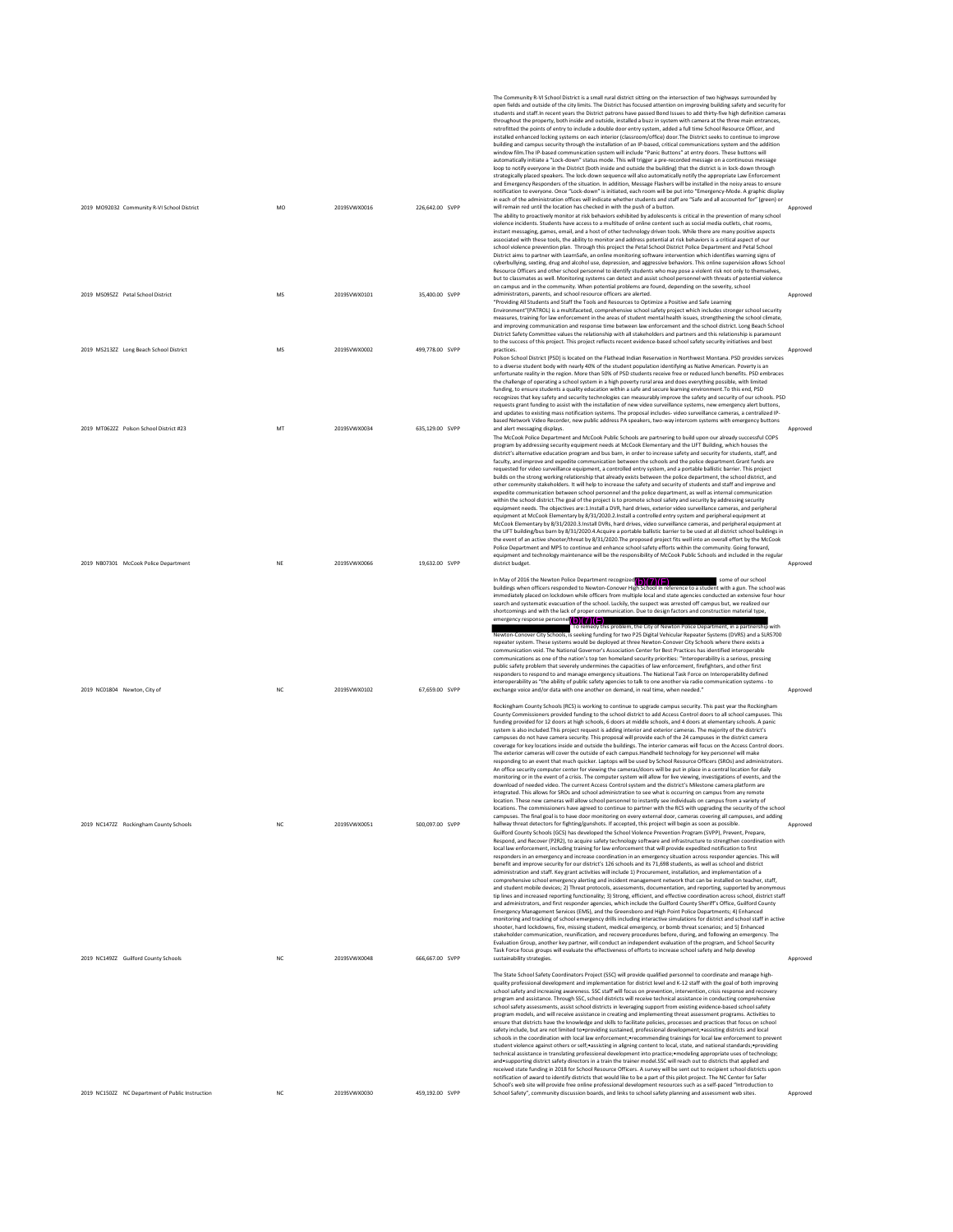|                                                     |           |              |                 | MASS - Moore Addresses Student Safety-under the direction of Chief Arthur Frye Moore County Schools Police<br>Department and (b) (6) Firector of Student Services, has a critical need for expanded security cameras and<br>mass communications with emergency alerts. The current facilities have inadequate video surveillance cameras and<br>perimeter door access. MASS will leverage existing systems and integrate new security cameras to provide advanced<br>notification, video access and real-time monitoring. Mass communication with emergency alerts through Active<br>Defenders' mobile app will provide coordination of First Responders to any emergency on school grounds. A Security<br>Camera System across district campuses will be critical to incident response and monitoring. The County 911 Center will<br>have a dedicated console for system monitoring. Active Defender will provide emergency alerts in responders' hands.<br>An Active Shooter incident communication must be expedited for effective response times. Based on assessments<br>conducted in March 2018 the results for Building Layout Interior and Exterior Security Camera coverage determined that<br>Aberdeen ES, Aberdeen Primary, Cameron ES, Carthage ES, Pinehurst ES Sandhills Farm Life ES, Vass-Lakeview ES, and<br>West Pine ES aren't compliant $O((7)(F)$<br>safety, Make the public in Moore County feel safe and reduce violence in the schools, and Improve school safety<br>. Goals are to Improve strategies and processes for school<br>measures through enhanced video surveillance and mass communications emergency alerts. Objectives include:<br>Expand on the existing comprehensive evidence-based school safety plan, expand on existing platform for strategy<br>development with law enforcement in response to current school issues, reduce the response time in the event of an                                                                                                                                                                       |          |
|-----------------------------------------------------|-----------|--------------|-----------------|---------------------------------------------------------------------------------------------------------------------------------------------------------------------------------------------------------------------------------------------------------------------------------------------------------------------------------------------------------------------------------------------------------------------------------------------------------------------------------------------------------------------------------------------------------------------------------------------------------------------------------------------------------------------------------------------------------------------------------------------------------------------------------------------------------------------------------------------------------------------------------------------------------------------------------------------------------------------------------------------------------------------------------------------------------------------------------------------------------------------------------------------------------------------------------------------------------------------------------------------------------------------------------------------------------------------------------------------------------------------------------------------------------------------------------------------------------------------------------------------------------------------------------------------------------------------------------------------------------------------------------------------------------------------------------------------------------------------------------------------------------------------------------------------------------------------------------------------------------------------------------------------------------------------------------------------------------------------------------------------------------------------------------------------------------------------------------------|----------|
| 2019 NC9882Z Moore County Schools                   | NC        | 2019SVWX0052 | 629,711.00 SVPP | Active Shooter and/or incidents within, and increase awareness through training.<br>Bismarck Public Schools is looking to add 246 security cameras to their 25 schools in the district. This includes 102<br>indoor cameras at the elementary level which would provide camera coverage on all exterior doors, 54 indoor cameras<br>at the middle and high school level which would provide security coverage in stairwells, locker bays, and general<br>hallways, and 90 outdoor cameras at the elementary level to provide playground coverage, before and after school drop                                                                                                                                                                                                                                                                                                                                                                                                                                                                                                                                                                                                                                                                                                                                                                                                                                                                                                                                                                                                                                                                                                                                                                                                                                                                                                                                                                                                                                                                                                        | Approved |
| 2019 ND036ZZ Bismarck Public Schools                | <b>ND</b> | 2019SVWX0082 | 201,444.00 SVPP | off and pick up coverage, and general building coverage.<br>The 2019 Valley City Public Schools' COPS School Violence Prevention Program application provides for comprehensive<br>school district security through best-practice interventions. School safety planning efforts have indicated gaps in the<br>Emergency Operations Plan which will be addressed with the following improvements: digital handheld communication<br>devices will ensure consistent communication during an emergency; updated door locking mechanisms decrease risks<br>for students and teachers; a reliable public announcement system ensures everyone is kept informed of developing<br>situations; improved video surveillance will fill the current gaps in coverage; a visitor management system will<br>effectively track all visitors to school buildings; reunifications system enhancements will ensure students and<br>parents/guardians connect efficiently; school bus technology with student management programming provides real-<br>time information on bus locations as well as students currently riding each bus; upgraded emergency site maps allow<br>first-responders efficient responses; school safety training will upgrade the skills of staff, parents and students; and<br>emergency manuals and response bags assist with any necessary emergency response. Valley City Public Schools utilizes<br>a School Safety Advisory Committee which represents students, staff, parents, school board, community, law<br>enforcement and other emergency responders. The Committee in collaboration with School District Staff and the                                                                                                                                                                                                                                                                                                                                                                                                                                          | Approved |
| 2019 ND037ZZ Valley City School District 2          | <b>ND</b> | 2019SVWX0056 | 286.107.00 SVPP | School Resource Officer work to ensure the physical and emotional safety of all students within the District.<br>The Kearney Improving Student Security (KISS) project will provide for a comprehensive response to identifying and<br>preventing violent actions at Kearney Public Schools (KPS), which is located in rural south central Nebraska.KISS will<br>empower KPS staff in close partnership with the Kearney Police Department (KPD) and Region 3 Behavioral Health<br>Services (a state-supported mental/behavioral health coordinating agency) to provide for a secure learning environment<br>for 6,000 students and staff of KPS' 14 public schools. KPS, KPD, and Region 3 are key stakeholders of KPS' Safety<br>Committee which developed and identified KISS' key goal and objectives.KISS has 1 goal and 3 objectives: Goal: To<br>improve students' safety and security at KPS schools. Objective 1: To purchase equipment to improve student and<br>building security. Objective 2: To train KPS and KPD personnel in school security and climate measures. Objective 3: To<br>conduct a KPS district-wide social/emotional/school climate intervention program through the deployment of<br>#BeKind.KISS will provide the for the purchase of security cameras, intercom systems, communication monitoring<br>programs, and a KPS communication system to improve the delivery of information to students, staff, families, and the<br>community on actions/activities occurring at KPS schools. KISS will also allow for training of KPS and KPD staff in suicide<br>prevention strategies to help prevent future suicides by KPS students. In addition, KISS will help support active shooter<br>drills conducted by KPD that will engage KPS and community stakeholders. And, KISS will provide for continuation of the<br>#BeKind program which will engage KPS, KPD, Region 3, and community members in a proactive and positive<br>social/emotional learning program that is designed to encourage and support positive behaviors. KISS will require    | Approved |
| 2019 NE008ZZ Kearney Public Schools                 | NE        | 2019SVWX0081 | 435,018.00 SVPP | \$496,778 in funding during the next 2 years and is receiving the cash support provided by KPS of \$125,000.<br>The West Orange School District (District) is requesting funds from the U.S. Department of Justice, Office of Community<br>Oriented Policing Services, for grant funding from the 2019 School Violence Prevention Program. The District will<br>improve security at all schools and school grounds in West Orange using an evidence-based school safety program. With<br>a security audit already completed, the District's proposed project will address the security concerns identified and<br>implement school safety interventions throughout. The proposed activities that are considered to be critical include<br>installing forced-entry resistant door and window glazing; providing districtwide training in emergency response,<br>emergency management, and continuity of operations plans; upgrading Closed-Circuit Television (CCTV) on busses and<br>making sure two-way radios are equipped with duress alarms; installing door alarms for students on the autism<br>spectrum or who have other special needs; installing intrusion alarms; installing duress alarms that silently summon<br>police; installing quick-release fire-resistant window shades and mandating that first-floor shades be drawn at the end<br>of each day; installing remote-control locking mechanisms on doors; using cell phone network extenders; adopting the<br>emergency communication system Share911; posting classroom evacuation diagrams; and improving the image quality<br>on monitors for better facial recognition. These will be integrated into the District's existing comprehensive school<br>safety planning efforts and will fill specific gaps and needs that were identified throughout the audit process. The<br>District will work closely together with key partners including the West Orange Police Department, which will allow for a                                                                                                        | Approved |
| 2019 NJ125ZZ West Orange Public Schools             | NJ        | 2019SVWX0026 | 399.320.00 SVPP | collaborative effort to improve safety within the District.<br>Findings from partner law enforcement agencies, yearly walk-throughs, and stakeholder discussions informed our<br>funding request to address "gaps" in our Crisis Management Plan. These gaps include: 1) Need for better surveillance<br>(cameras) in high traffic and potential crime areas, 2) Need for safety measures at large-scale district gatherings such as<br>graduation and sporting events. 3) Need for additional advanced screening technology, and 4) Need for rapid and<br>efficient classroom door locking and security.Recent site and assessments with Elizabeth police have underscored the<br>need for better surveillance in and around our schools. Our current video monitoring systems do not have the<br>sophistication necessary to allow law enforcement camera and audio coverage at any time. Our plan includes updating<br>more than half of our schools from the analog to digital cameras over the two-year period of the grant. Additionally, the<br>Elizabeth police department have requested 360° cameras in high traffic and high crime areas (strong arm robberies and<br>assaults). Our head of security and the Elizabeth police also have concerns for crowd control and better screening for<br>dangerous weapons etc. in large group gatherings. As such, we have identified the need for a portable baggage<br>screeners and wands that can be moved and used throughout the district as needed. Our increasing enrollment<br>demands more than one entry point in the district schools. In addition, data from the 2017-2018 school year indicates<br>we had 45 incidents involving weapons in our schools. Therefore, various schools need additional screening at the<br>multiple entry points. With these improved security measures, our objective is to provide prompt and timely response<br>of trained district and school personnel should an emergency affect any school or district facility. The objective is in line                                        | Approved |
| 2019 NJ161ZZ Elizabeth Public Schools               | NI        | 2019SVWX0015 | 659,666.00 SVPP | with district missions to protect lives and property.<br>The Carson City School District will use SVPP funding to implement protective security measures to prevent school<br>violence and enhance entry control at school sites. A recent Protective Measures Assessment conducted in cooperation<br>with DHS revealed the need to improve coordination and information sharing with our local emergency response<br>agencies and enhance entry control at all school sites. The ARC emergency management software platform will enable<br>us to put information such as blueprints, evacuation routes, safe refuge areas, and live streaming video in the hands of<br>emergency responders on mobile devices. The district will identify a team to work with ARC representatives to populate<br>the platform with current data and ensure that all district administrators and local emergency response agencies have<br>been given training on how to access and use the information. All drills and exercises will incorporate the use of the<br>information sharing tool in order to continuously improve upon the content. In addition to providing real-time, current<br>information for physical emergency response, all schools will begin using the Raptor Visitor and Emergency<br>Management system to stop visitors at our controlled entries. Visitors, volunteers, and contractors will be subject to a<br>criminal background check prior to entering the school. Their presence will be logged and tracked, allowing the school<br>district to provide emergency responders with an accurate list of who is on school property. Those individuals who are<br>identified as having a criminal background that would suggest potential for violence will not be allowed to enter and<br>immediate notification of their presence on school property will be sent via text and email to our School Resource                                                                                                                                                             | Approved |
| 2019 NV055ZZ Carson City School District            | <b>NV</b> | 2019SVWX0063 | 254,404.00 SVPP | Officers and School Administrators. In addition to enhanced entry control, Raptor Technologies includes an app based<br>program for managing and evaluating emergency drills as well as discreet panic notification.<br>The Newburgh Enlarged City School District has identified vulnerabilities in three distinct areas of its school safety plan<br>as the result of a recent protective measures assessment. Due to the high need and limited resources of the district,<br>requested finding will be used to purchase and install technologies that provide evidence-based solutions to gaps in<br>security protocols. To address the access security protocol shortcomings, the district will integrate video intercoms with<br>security camera backup in each of its 16 district buildings and install a software module that allows card controlled<br>access to be operated from authorized user points. Lockdown protocol steps are currently dependent on human<br>interaction; the district will install a number of modules that allow public announcements, alert of local law<br>enforcement, and stakeholder notification to be automated, reducing the time between the incident and involvement<br>of key personnel and law enforcement. Installation of wired lockdown buttons will allow any district personnel to<br>initiate a lockdown situation without the need to communicate first with district administrators or security personnel.<br>In any serious incident involving the district, communication is key. To improve on communication protocol steps, the<br>district will add a module to the existing system that initiates the lockdown protocol and simultaneously communicates<br>the nature and location of the incident to local law enforcement while alerting stakeholders and off campus students<br>and personnel about the incident by email, text and telephone. The measures outlined in this project have been<br>designed to effectively address identified vulnerabilities while taking advantage of proven technology and allowing | Approved |
| 2019 NY192ZZ Newburgh Enlarged City School District | NY        | 2019SVWX0019 | 497,003.00 SVPP | district personnel to interact with students in times of crisis.                                                                                                                                                                                                                                                                                                                                                                                                                                                                                                                                                                                                                                                                                                                                                                                                                                                                                                                                                                                                                                                                                                                                                                                                                                                                                                                                                                                                                                                                                                                                                                                                                                                                                                                                                                                                                                                                                                                                                                                                                      | Approved |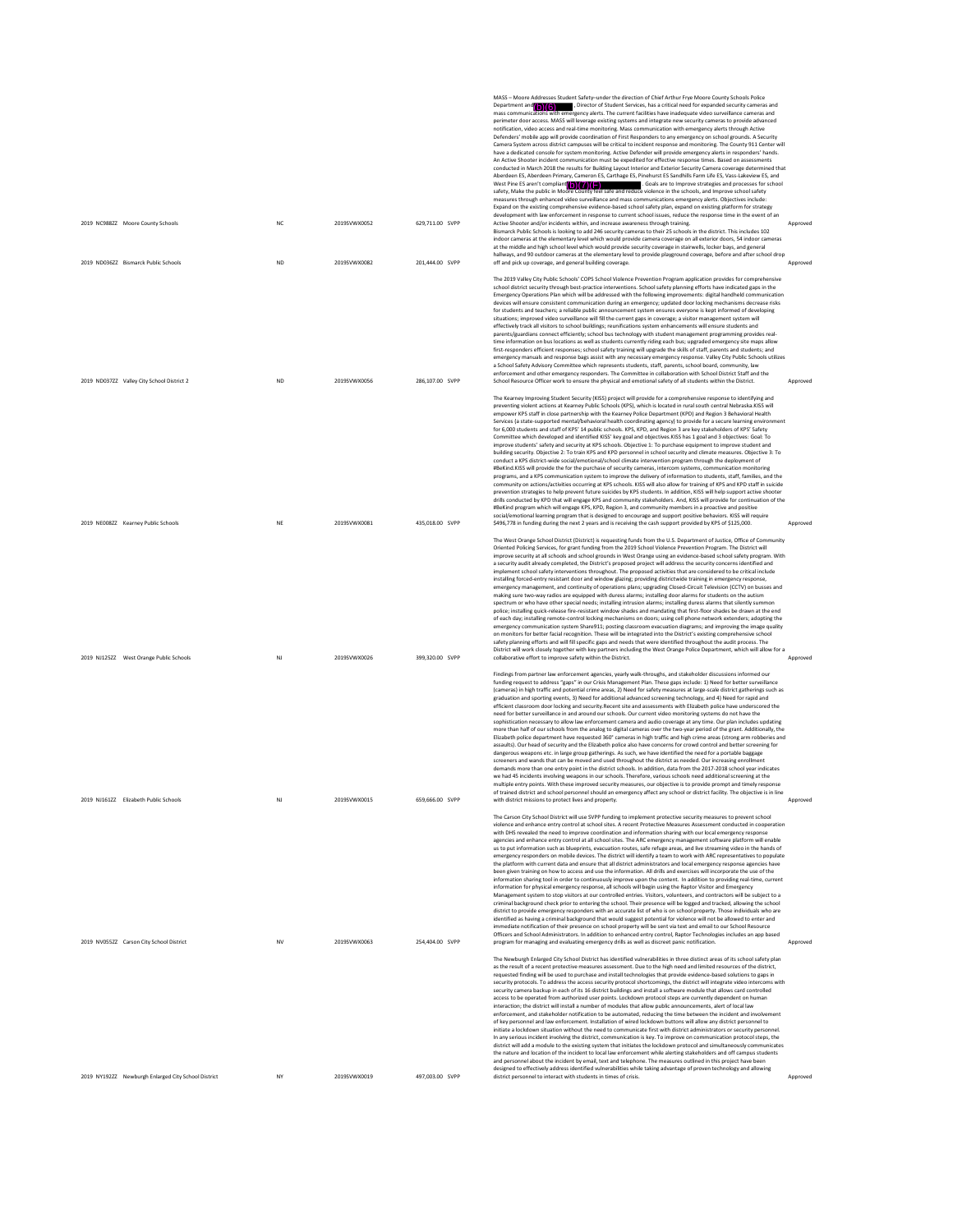|                                                                                             |          |                              |                                      | This grant is designed to keep children and staff members safe when they are in school by taking a proactive approach<br>to safety. Through partnership with the local public safety departments and our SRO officers, this grant will help to<br>make that possible.First, this grant will allow us to properly train our SRO Officers with the most current knowledge of<br>how to deal with school violence and threats. They will become our main source of training for our school staff as well<br>as the children with regard to school safety and actions that need to be taken if a threat were to become real. Training<br>is an ever evolving aspect of making sure that our SRO officers are properly trained as well as being able to properly train<br>our staff to make sure that our schools are as safe as possible. Secondly, it will allow us to install the proper security<br>equipment on the doors at our middle school to make sure all of the schools have the proper safety features as well as<br>installation of a state of the art ID system in all the schools. This is a system that scans ID for all visitor who enter the<br>building so that we know who is in the building at all times. The radios for the schools and the buses will allow for<br>seamless communication between all the schools, buses, SRO officers as well as the first responders to assist in<br>minimizing response times and having the ability to take immediate action when necessary. Communication is a critical<br>component of life safety not only for the children but also the staff that are inside the buildings where are children go to                                                                                                                                                                                                                                                                                                                                                                                                                                                      |                      |
|---------------------------------------------------------------------------------------------|----------|------------------------------|--------------------------------------|-----------------------------------------------------------------------------------------------------------------------------------------------------------------------------------------------------------------------------------------------------------------------------------------------------------------------------------------------------------------------------------------------------------------------------------------------------------------------------------------------------------------------------------------------------------------------------------------------------------------------------------------------------------------------------------------------------------------------------------------------------------------------------------------------------------------------------------------------------------------------------------------------------------------------------------------------------------------------------------------------------------------------------------------------------------------------------------------------------------------------------------------------------------------------------------------------------------------------------------------------------------------------------------------------------------------------------------------------------------------------------------------------------------------------------------------------------------------------------------------------------------------------------------------------------------------------------------------------------------------------------------------------------------------------------------------------------------------------------------------------------------------------------------------------------------------------------------------------------------------------------------------------------------------------------------------------------------------------------------------------------------------------------------------------------------------------------------------------------------------------|----------------------|
| 2019 OH330ZZ Plain Township Board of Education<br>2019 OK05525 Oklahoma City Public Schools | OH<br>OK | 2019SVWX0012<br>2019SVWX0080 | 209,610.00 SVPP<br>3.261.250.00 SVPP | learn.<br>With funding assistance through the 2019 COPS Office STOP School Violence: School Violence Prevention Program,<br>Oklahoma City Public Schools (OKCPS) will implement Raptor Technologies' web-based system in conjunction with its<br>current use of the I Love You Guys Foundation's standard response protocol to expand and enhance the safety and<br>security of the District's students, staff, and employees through improved emergency response times and augmented<br>reunification procedures. Raptor Technologies' system will also augment the District's visitor and volunteer screening by<br>including searches on the sex offender database, as well as inclusion of custody information. Additionally, grant funding<br>will be used to leverage 2016 Bond funds to enable the District to purchase and install surveillance cameras in all 60<br>school and administrative sites to ensure that all students, staff, and employees have the same level of safety and<br>security no matter where they are in the District.                                                                                                                                                                                                                                                                                                                                                                                                                                                                                                                                                                                                                                                                                                                                                                                                                                                                                                                                                                                                                                                                | Approved<br>Approved |
|                                                                                             |          |                              |                                      | The Quapaw Tribe of Oklahoma with the Quapaw Public School District will be increasing their capacity to improve<br>security at schools and on school grounds through coordination and the purchase/implementation of vital school safety<br>equipment and technology. The funding will be used to implement recommendations made as a result of a risk and<br>vulnerability assessment performed by the Chief of the Quapaw Tribal Marshal and the Quapaw Public Schools<br>Administration. All recommendations were based on FEMA recommended Best Practices, and the selected<br>improvements will be to the best practice standards of the Oklahoma Office of Homeland Security's, Oklahoma School<br>Security Institute. Due to inadequate funding, the School has been unable to purchase the equipment necessary to<br>implement the recommended security measures, which has left the school with major security gaps that require<br>immediate attention. The gap to be addressed with this funding consists of need for camera/CCTV system. The current<br>camera system was installed in 2005 and consists of 23 cameras $\binom{1}{0}\binom{7}{1}$<br>and can only be viewed by the principal of the<br>h(b)(7)(F)<br>is creates a very dangerous situation as more than half of the interior school<br>chool where the camera is loc<br>spaces have of the spaces have<br>Furthermore, should an incident arise where<br>the principal is not present, is injured, or is otherwise away from his/her office, then there is absolutely no way of<br>knowing what is occurring in the school. CCTV upgrades will consist of replacing existing and installing additional                                                                                                                                                                                                                                                                                                                                                                                                                                   |                      |
| 2019 OK098ZZ Quapaw Tribe of Oklahoma                                                       | OK       | 2019SVWX0033                 | 89,900.00 SVPP                       | cameras to cover all critical locations and upgrading to a web-based platform to allow for live and recorded video<br>capable on real-time remote viewing and storing recordings for an adequate amount of time.                                                                                                                                                                                                                                                                                                                                                                                                                                                                                                                                                                                                                                                                                                                                                                                                                                                                                                                                                                                                                                                                                                                                                                                                                                                                                                                                                                                                                                                                                                                                                                                                                                                                                                                                                                                                                                                                                                      | Approved             |
|                                                                                             |          |                              |                                      | The Safety and Security Improvements Program (SSIP) is part of the Eugene School District 4J (4J) safety and emergency<br>preparedness efforts undertaken in collaboration with our instruction and support services colleagues, and our<br>community partners including the City of Eugene Police Department and Risk Management Department, and Eugene<br>Springfield Fire. SSIP is part of a comprehensive plan to address the safety and security of our students and staff,<br>engaging a continuing improvement model to prevent school violence and mitigate its effect on our communities by<br>applying proven best practice tools and strategies. SSIP activities include assessing school sites to gather baseline data<br>on security improvement needs, and monitoring progress on prioritized improvements and school climates by annually<br>surveying school administrators. In addition, SIPP will equip the district to implement an accessible, efficient system for<br>visitor and volunteer management that includes background checks and instant screening for sex offender status,<br>criminal history, and custody and banned visitor alerts. Screening, tracking, and maintaining reliable visitor and<br>volunteer information is imperative to keep our students protected and for emergency management purposes. Finally,<br>SIPP will develop an agile and responsive district-wide all-hazards emergency operations plan that incorporates shared<br>best practice protocols and adaptations for individual school emergency management issues, and digital maps of sites                                                                                                                                                                                                                                                                                                                                                                                                                                                                                                              |                      |
| 2019 OR063ZZ Lane County School District 4J<br>2019 PA00910 Morrisville Police Department   | OR<br>PA | 2019SVWX0020<br>2019SVWX0024 | 493.718.00 SVPP<br>337,411.00 SVPP   | critical for emergency response and a key source of information that can be updated with real-time information.                                                                                                                                                                                                                                                                                                                                                                                                                                                                                                                                                                                                                                                                                                                                                                                                                                                                                                                                                                                                                                                                                                                                                                                                                                                                                                                                                                                                                                                                                                                                                                                                                                                                                                                                                                                                                                                                                                                                                                                                       | Approved<br>Approved |
|                                                                                             |          |                              |                                      | Keystone Central School District is requesting \$327,750 of a \$437,000 project in order to upgrade video surveillance<br>equipment, modify lobby entrances, and add window film to critical areas. Each part of the three parts will be<br>completed by professional vendors from COSTARS (state-approved purchasing network) within a two year timeline that<br>will be organized with each vendor. This project will replace the outdated video surveillance systems with modern<br>equipment that allows for integrated access with law enforcement in our schools. There will be one secondary school<br>and six elementary schools that will be receive major upgrades. The security will be increased at the building entrances<br>where the public enters the schools. Two elementary schools will be upgraded with security windows and modifications<br>to the building that are needed to accommodate the new windows. This project will also add privacy and security to<br>students and staff from outside parties from looking into our student areas. Areas where the public could see into the                                                                                                                                                                                                                                                                                                                                                                                                                                                                                                                                                                                                                                                                                                                                                                                                                                                                                                                                                                                                        |                      |
| 2019 PA01824 Keystone Central School District                                               | PA       | 2019SVWX0007                 | 436,999.00 SVPP                      | school will be protected with the window film. All buildings will be upgraded with this safety improvement.<br>This proposal combines school police officer training with the purchase of equipment and technology to help reduce<br>school violence. In conjunction with the Law Enforcement Juvenile Justice Institute (LEJJI) and the Juvenile Justice<br>Research and Reform (JJR&R) Lab at Drexel University, SDP will continue to implement and reinforce existing best<br>practices relative to safe school environments, which is in alignment with SDP's strategic plan, "Action Plan 3.0." In<br>addition, SDP and LEJJI will develop and deliver specialized trainings for 350 school police officers district-wide, on<br>trauma informed care pertinent to the role of school police officers. SDP and LEJJI will also develop a trauma and<br>positive behavior coaching curriculum for school police officers that will be implemented district-wide, to teach school<br>police officers empirically based techniques and trauma-informed practices that: 1) Promote safe and secure schools: 2)<br>Promote positive behaviors in students; 3) Successfully manage misbehavior; 4) Deescalate crisis situations; 5) connect<br>youth with supports for mental health and trauma-related needs. The manualized coaching curriculum includes 25 15-<br>minute coaching sessions, with applied practice activities that trainers facilitate with school police officers. The trauma<br>training for school police officers includes both an introductory training and specialized follow-up training that focuses<br>on trauma-informed skills for officers. The introductory trauma training provides an overview of what trauma is, how<br>symptoms often present, how trauma manifests in the brain, and how trauma impacts thinking and behaviors; this<br>training also introduces a framework for thinking about working with trauma-impacted children. The follow-up training<br>focuses on officers' skill development, including recognizing triggers of trauma symptoms, using trauma-sensitive | Approved             |
| 2019 PA133ZZ Philadelphia School District                                                   | PA       | 2019SVWX0006                 | 667,369.00 SVPP                      | language, and implementing trauma-informed de-escalation strategies.<br>Central Falls, RI has the highest unemployment, lowest median family income and is the most ethnically and culturally<br>diverse in the state. Despite these challenges, over recent years the City has transformed a national story of bankruptcy<br>and woe, to resurgence and hope. Key to this momentum has been strategic efforts to improve public safety operations<br>and efficiencies, while proactively building active dialogue between the community and public safety to drive an<br>improved sense of security with specific focus on keeping our youth safe.Given the growing instances of school<br>shootings and the climate of fear in many of our schools, especially in communities like CF, the police department, and<br>City leadership has been proactive and partnering closely with the school Superintendent and his team at all six district<br>schools, as well as the City's three charter schools. This collaboration in support of our youth and making our schools as<br>safe as possible recently took a decisive next step with a formalized partnership with the National Police Foundation<br>and to assess and address the safety of all schools in the District serving nearly 4,000 K-12 students based on the latest<br>national standards and best practices. This assessment formalized what was already known - all CF school buildings are<br>not adequately equipped with modern-day technology systems and are in dire need of infrastructure upgrades. Along<br>with providing these critical upgrades, with the support of a SVPP grant and our growing partnership with the police<br>foundation and other key stakeholders, we will be ready for the next stage of the work of creating uniformity in each                                                                                                                                                                                                                                                                                 | Approved             |
| 2019 RI00401 Central Falls, City of                                                         | R1       | 2019SVWX0070                 | 449.019.00 SVPP                      | school regarding school safety procedures/protocols that will make each student in our city much safer for long after<br>the grant period.<br>Rock Hill Schools' School Violence Prevention Program will impact nearly 18,000 students and 2500 faculty/staff making<br>their schools safer. The project will fill specific gaps using evidence-based school safety intervention that support the<br>following authorized purpose areas:1. Coordination with local law enforcement. Increasing public safety radio<br>communications coverage with the installation of Bi-Directional Amplifiers. This radio system enhancement will increase<br>public safety response times through expedited notification during an emergency.2.Training for local law enforcement<br>officials to prevent school violence. A Campus Safety Coordinator will be able to implement training for law<br>enforcement in the areas of Adverse Childhood Experienced, Standard Response Protocols, Standard Reunification<br>Method, and threat assessments. We will report on the progress toward improving and implementing evidence-based                                                                                                                                                                                                                                                                                                                                                                                                                                                                                                                                                                                                                                                                                                                                                                                                                                                                                                                                                                                            | Approved             |
| 2019 SC02827 Rock Hill School District                                                      | SC       | 2019SVWX0021                 | 481.219.00 SVPP                      | school safety strategies throughout the program. The project requests \$500,000 with a 25 percent local cash match of<br>at least \$125,000.<br>The purpose of Hampton District One Project Safe Schools is to deter, detect, and respond to threats to school safety.<br>The scope of this project is district wide with a focus on the middle and high schools. The activities will deter and detect<br>threats through enhanced surveillance equipment in classrooms at the middle and high school, and the implementation<br>of a district wide tip line. Activities will improve detection and response through the implementation of communication<br>tools both internally and to outside agencies, and will improve response outcomes by providing staff with tools to<br>mitigate injury and harm in the event of an incident. The SAFE Signal Alert System will provide teachers in the middle<br>and high school with a wearable panic button that can be used to call the office as well as activate classroom cameras.<br>The web-based interface gives administrators the ability to provide direction and maintain situational awareness of the<br>entire campus. RAVE mobile safety will provide a phone app in all 7 schools to improve communication between staff<br>and school personnel as well as between school personnel with the ability to enter direct alerts to 911 and public safety<br>agencies. In the event of an emergency the Flip Chart Guides and Jacob kits will provide all schools with a quick<br>reminder of procedural training and access to trauma equipment until emergency teams arrive. The key partners                                                                                                                                                                                                                                                                                                                                                                                                                                                               | Approved             |
| 2019 SC039ZZ Hampton School District 1                                                      | SC       | 2019SVWX0022                 | 654,366.00 SVPP                      | include local schools, administrators, School Resource Officers, local law enforcement, and local emergency response<br>teams.                                                                                                                                                                                                                                                                                                                                                                                                                                                                                                                                                                                                                                                                                                                                                                                                                                                                                                                                                                                                                                                                                                                                                                                                                                                                                                                                                                                                                                                                                                                                                                                                                                                                                                                                                                                                                                                                                                                                                                                        | Approved             |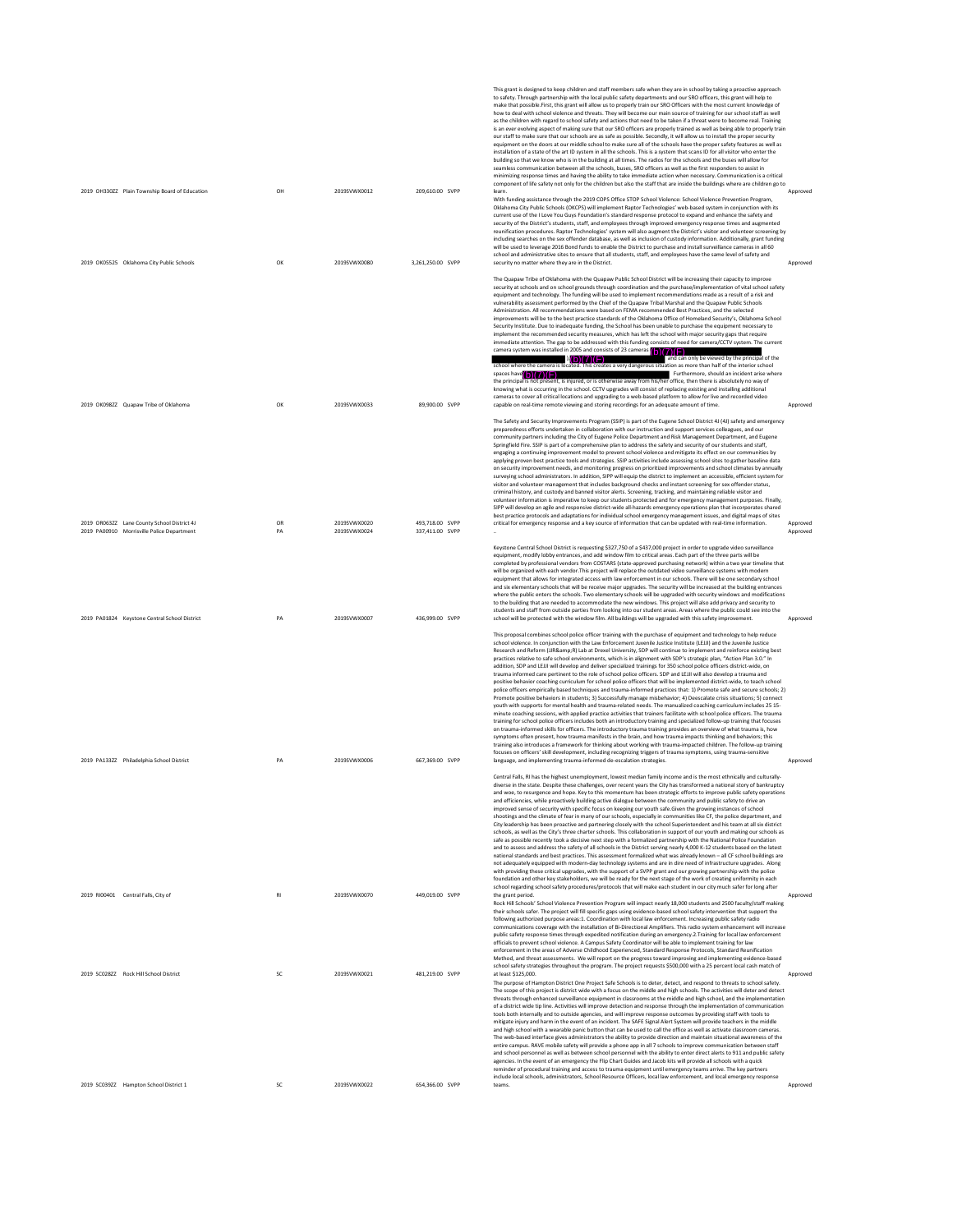|                         | 2019 TN102ZZ Elizabethton City Schools                                                           | <b>TN</b>              | 2019SVWX0053                 | 627,549.00 SVPP                    | Needs assessments conducted by school safety teams (principals, safety director, counselors, lead teachers, and SROs<br>or local police) identified several vulnerabilities within our 5 schools and Central Office. These needs can be met with a<br>video surveillance technology upgrade, entry control equipment replacement, door sensor installation. and doorknob<br>replacements. The access control and surveillance upgrades would replace outdated systems in all schools and central<br>office, and the 291 exterior door sensors would be new. These 3 systems communicate with each other, enabling<br>school leaders and police to respond quickly with accurate data. The access control replacement will also include<br>installation of doors in 2 schools, preventing visitors from entering the rest of the school before checking in at the<br>office. The surveillance system would be an upgrade from DVR to NVR and from standard definition to high definition<br>cameras. This means footage will be visible and accessible on-site or remotely. 163 classroom doorknobs in 4 schools<br>will be replaced by door levers which can be locked easily from inside the classroom and open easily in the event of the<br>fire. Current doorknobs must be locked from the hallway. This equipment and technology would vastly improve our<br>knowledge of persons and their locations in our schools. It would also deter dangerous behavior and create an<br>environment of accountability, supported by our school climate initiatives. Training and installation will be provided as<br>part of the total cost, and maintenance is expected to be minimal. These are simple, necessary solutions that will<br>immediately reduce vulnerable areas within schools and improve access to information, response time, and overall<br>safety of staff and students in all schools.                                                                                                                                                                                                                                      | Approved             |
|-------------------------|--------------------------------------------------------------------------------------------------|------------------------|------------------------------|------------------------------------|---------------------------------------------------------------------------------------------------------------------------------------------------------------------------------------------------------------------------------------------------------------------------------------------------------------------------------------------------------------------------------------------------------------------------------------------------------------------------------------------------------------------------------------------------------------------------------------------------------------------------------------------------------------------------------------------------------------------------------------------------------------------------------------------------------------------------------------------------------------------------------------------------------------------------------------------------------------------------------------------------------------------------------------------------------------------------------------------------------------------------------------------------------------------------------------------------------------------------------------------------------------------------------------------------------------------------------------------------------------------------------------------------------------------------------------------------------------------------------------------------------------------------------------------------------------------------------------------------------------------------------------------------------------------------------------------------------------------------------------------------------------------------------------------------------------------------------------------------------------------------------------------------------------------------------------------------------------------------------------------------------------------------------------------------------------------------------------------------------------------------------------------|----------------------|
|                         |                                                                                                  |                        |                              |                                    | San Antonio Independent School District (SAISD) educates approximately 49,000 pre-K-12th grade students each year,<br>nearly all of who are Hispanic (91%) and low-income (90%). We are Texas' 19th-largest public school district out of more<br>than 1,000 ISDs, educating students in San Antonio's inner city for more than 100 years. The goal of the SVPP project is<br>to better protect SAISD students, teachers, and staff by improving the district's ability to communicate and coordinate<br>during emergencies, both internally and with our partners in local law enforcement including the San Antonio Police<br>Department and the Bexar County Sheriff's Office. Funding will allow us to purchase and install digital radio<br>communication systems for each of SAISD's 215 buses and 216 SAISD campus administrators at the District's 90<br>campuses to better enable the district emergency operations communication plan. Digital radios, antennas, and<br>wireless Bluetooth microphones will be installed at each school and on each bus, and a dispatch station will be<br>established in the SAISD Transportation Department and Police Department, to better protect students, staff, and<br>drivers in an emergency. Acquisition and installation of new two-way digital communication systems in all our schools<br>and buses supports 34 U.S.C. § 10551(b) authorized purpose (8) "Acquisition and installation of technology for<br>expedited notification of local law enforcement during an emergency."Printing expenses funded through this grant will<br>ensure the distribution of approximately 3,400 Critical Incident Quick Reference QR code posters for ease in accessing                                                                                                                                                                                                                                                                                                                                                                                                                         |                      |
|                         | 2019 TX01532 San Antonio Independent School District<br>2019 TX07113 El Paso ISD Police Services | <b>TX</b><br><b>TX</b> | 2019SVWX0025<br>2019SVWX0027 | 662.894.00 SVPP<br>500,000.00 SVPP | the District's Multi-Hazard Emergency Operations Plan.<br>El Paso Independent School District (EPISD) conducted a comprehensive analysis of all EPISD campuses in order to<br>improve school safety. This allowed EPISD's Information Technology department and the Safe and Secure Schools<br>Manager to work collaboratively to create and implement a safety plan that will allow appropriate security technology<br>to be acquired while improving and ensuring the safety of students, faculty and staff. Furthermore, implementing a<br>safety plan districtwide will reduce acts of violence on EPISD campuses. Additionally, the plan will allow the district to<br>improve Emergency Operation Plans, increase the number of students to feel safe at their campus, allow campuses to<br>have updated security technology, and improve communication gateways to acquire interoperability within district and<br>local law enforcement and public safety agencies.                                                                                                                                                                                                                                                                                                                                                                                                                                                                                                                                                                                                                                                                                                                                                                                                                                                                                                                                                                                                                                                                                                                                                                 | Approved<br>Approved |
|                         |                                                                                                  |                        |                              |                                    | While Pasadena Independent School District (ISD) has always been committed to school safety, school violence hit close<br>to home on May 18, 2018. That day, a school shooting took place at Santa Fe High School just 26 miles away. The<br>incident prompted Pasadena ISD to take a close look at its School Safety and Security Plan. A series of assessments soon<br>followed (see Section 13 for detail). These assessments resulted in Pasadena ISD's Framework for Safe Schools, a<br>district-wide school safety plan focused on preventing, preparing, responding, and recovering to/from on campus<br>incidents. While many steps have been taken towards completing this framework, certain needs remain. Summarized,<br>these needs include: 1) Lack of a centralized/dedicated Director of Safety Position;2) Lack of comprehensive, digital<br>safety platform and notification system; and 3) Need to improve security hardware at elementary schools. In order to<br>address these needs, Pasadena ISD seeks funding for the following school safety goals and interventions:Goal 1:<br>Streamline implementation of the Framework for Safe Schools.Intervention 1: Hire Director of Safety. The Director will<br>manage all major components of Pasadena ISD's Framework for Safe Schools at all 68 campuses, including interventions<br>2 and 3 described below.Goal 2: Adopt a Comprehensive Safety Platform that combines incident communication,<br>reporting, and response into one efficient system.Intervention 2: Implement CrisisGo program/app district wide.<br>CrisisGo is a proven safety platform that includes tools such as: alert and escalation capabilities, tips and incident<br>reporting, digital emergency response plans, etc. This intervention will include CrisisGo user training (students, staff,                                                                                                                                                                                                                                                                                             |                      |
|                         | 2019 TX10172 Pasadena Independent School District                                                | <b>TX</b>              | 2019SVWX0001                 | 666.216.00 SVPP                    | parents). Goal 3: Improve Security at Elementary School Campuses. Intervention 3: Install an additional 43 Blue Wave<br>doors and 137 Axis Legacy security cameras at elementary schools.<br>Humble ISD is seeking funding toward the acquisition and installation of technology for expedited notification of local<br>law enforcement during an emergency. This proposal intends to improve communication during local and regional<br>emergencies by better aligning communication procedures to the Federal Emergency Management Agency (FEMA)<br>mission areas: prevention, protection, mitigation, response and recovery. The intent of this proposal is to decrease local<br>response time in emergency situations. An upgrade to the districts communication server would allow notification of<br>threats to students, administrators, teachers, and employees with one alert call. Further, this upgrade can support<br>interoperability between district police departments, local jurisdictions and emergency management agencies including                                                                                                                                                                                                                                                                                                                                                                                                                                                                                                                                                                                                                                                                                                                                                                                                                                                                                                                                                                                                                                                                                     | Approved             |
|                         | 2019 TX324ZZ Humble ISD Police Department                                                        | TX                     | 2019SVWX0079                 | 1,000,000.00 SVPP                  | Harris County Offices of Emergency Management, Harris County Health and Human Services, Harris County Sheriff's<br>Office and City of Humble Police Department.<br>Mission Consolidated Independent School District (Mission CISD) is located along the U.S./Mexico border in Mission,<br>Texas in southern Hidalgo County, Texas. Mission CISD is home to 15,882 students that attend one of two traditional<br>high schools, one early college high school, four middle schools, fourteen elementary schools, one alternative school,<br>and eight support staff buildings that encompass the four neighboring city municipalities of Alton, McAllen, Mission,<br>and Palmhurst, Texas.As disturbing as the recent rash of school safety issues have been, in an emergency situation,<br>everyone on the school staff becomes an immediate responder. Planning and training are two key areas of school safety<br>that will continually be addressed at Mission CISD. However, Mission CISD finds a need for that reliable "Direct<br>Communication" during a school situation or crisis with First Responders. What is needed is to have that direct school<br>person that is managing the situation have that direct reliable communication with the First Responder. A recent<br>incident raised that level of concern (b) (7) (F)<br>.Mission CISD is see<br>ng for two-way radios and school emergency alert control head radios<br>for each school campus and support staff buildings. First Responders will be able to connect to staff in extreme<br>emergencies and public safety agencies can connect to the school radio network to gather intelligence in critical<br>situations. Direct Communication with those responding makes all the difference because when there is an emergency.                                                                                                                                                                                                                                                                                                                                     | Approved             |
|                         | 2019 TX476ZZ Mission Consolidated Independent School District                                    | <b>TX</b>              | 2019SVWX0047                 | 489.832.00 SVPP                    | seconds can mean lives saved. Our communication goals are to make our schools safer for students, teachers,<br>administrators, and district support staff.<br>Although Del Valle ISD has multiple safety, security and upgrade needs, the selected priority is to install emergency door<br>locks on all doors that can be locked from inside the room. The selected lock will comply with the International Building<br>Code, Americans with Disabilities Act, and National Fire Protection Association Life Safety Guidelines. The average age of<br>school campuses in Del Valle ISD is 16 years old. Although school intruders, specifically shooters, have been happening<br>for decades the number of incidents have been escalating in the last twenty years in addition to an increase in th<br>number of fatalities. There were 94 acts of school gun violence in the United States in 2018 - the highest since 1970,<br>when these incidents first started to be recorded. The 2018 number is 59 percent higher than the previous record of 59<br>in 2006, according to a U.S. Naval Postgraduate study. The Sandy Hook Advisory Commission and The National<br>Association of State Fire Marshals recommend that classroom door locks meet the following specifications: 1.Opens<br>from inside the room without requiring tight grasping, pinching or twisting of the wrist, and accomplished with one<br>operation; 2.Locked and unlocked from the inside of a classroom without requiring the door to be opened, while still<br>allowing staff entry in an emergency; and3.Locked automatically or have a simple locking mechanism such as a push<br>button, key, card, fob, fingerprint, etc., that can be locked from inside the classroom without having to open the<br>door.According to the Sandy Hook Advisory Commission Report, "to date there has never been an event in which an<br>active shooter was able to breach a locked classroom door". To meet new school safety requirements, approximately<br>one thousand (1,000) school doors on eleven (11) campuses will need updated door locks to meet recommended | Approved             |
|                         | 2019 TX477ZZ Del Valle Independent School District                                               | TX                     | 2019SVWX0062                 | 216,920.00 SVPP                    | locking mechanisms<br>SISD is the single school district located in the community of Seguin, Texas with a population of 25,175 and a poverty<br>rate of 22.6%. Seguin is in Guadalupe County, 35 miles from San Antonio and 50 miles from Austin. Although the county<br>is growing on the west side, Seguin's population is flat and it remains largely rural. As a result, Seguin shares many of the<br>issues and safety concerns of our neighboring cities, but lacks support services due to population to address the<br>concerns. SISD serves a diverse population with limited financial resources. 67.3% of SISD's 7366 students are<br>economically disadvantaged and 52.2% are identified as At-Risk. SISD recognizes that to support quality instruction and<br>engagement, a safe and secure school environment must be provided. Seguin benefits from a strong collaborative<br>partnerships between the school district, local law enforcement, fire department, emergency management, mental<br>health agencies, and other community agencies. The SISD Safe & Civil Schools Committee is a dynamic<br>conglomeration of these agencies and meets regularly to develop safety and emergency plans, protocols, training, and<br>discuss trends, concerns and solutions. A key partner is Seguin Police Department which has jurisdiction of 12 of SISD's<br>13 campuses. Through ongoing assessment activities including comprehensive safety audits, crisis planning and<br>management with local emergency services, school safety surveys, safety drills and related data collected through<br>counseling programs, SISD and the Committee is aware of several needs and gaps that must be addressed to ensure the<br>safety and well-being of all students. To increase safe and and healthy learning environments, SISD along with law<br>enforcement and community collaborators have worked together to create a project that will provide a comprehensive                                                                                                                                                            | Approved             |
| 2019 TX485ZZ Seguin ISD |                                                                                                  | <b>TX</b>              | 2019SVWX0037                 | 317.486.00 SVPP                    | school safety program that integrates current efforts with needed personnel, technology advancements, door<br>hardware, and threat assessment training.                                                                                                                                                                                                                                                                                                                                                                                                                                                                                                                                                                                                                                                                                                                                                                                                                                                                                                                                                                                                                                                                                                                                                                                                                                                                                                                                                                                                                                                                                                                                                                                                                                                                                                                                                                                                                                                                                                                                                                                     | Approved             |